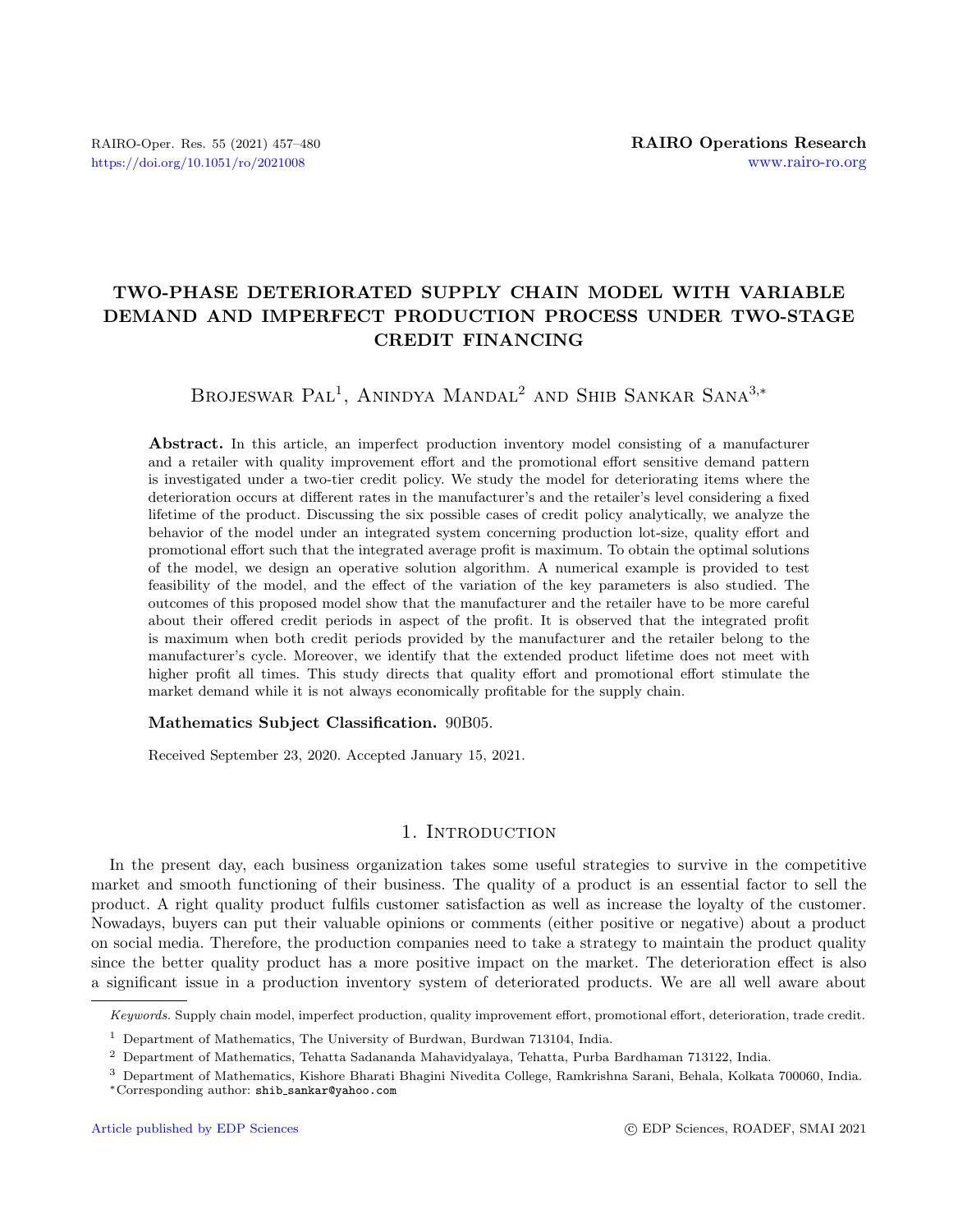the fact that items like volatile liquids, blood banks, medicines, electronics components, fashion goods, fruits, vegetables, foodstuff, etc. are deteriorated due to evaporation, obsolescence, spoilage, damage, dryness, etc. during their standard storage period. Therefore, in any business related to those products, it is necessary to control and maintain the deteriorated inventory; otherwise, the values of the products decrease with time. In real-life production inventory systems, some proportion of imperfect quality items are produced due to labour issues, weather issues, deterioration of machine equipment and other controllable and/or uncontrollable matters. The advertisement for the product is one of the key influenced factors of market demand. Generally, advertising or promotion can be done through various channels viz. newspaper, television, posters, banners, wall writing, internet, etc. The main target of advertisement is to attract the customers for the newly launched as well as already running products with various features so that the demand can be raised. That's why the market for a product may be dependent or sensitive to an advertisement for the product. At present, every sector of business, trade credit policy is widely used by the companies. In this policy, the up-stream, i.e., supplier or manufacturer or retailer provides or offers a fixed period, i.e., credit period to the down-stream, i.e., manufacturer or retailer or end customer, after which necessarily the repayment is made partially or fully. When the credit period is over and if the down-stream fails to pay the payable amount, interest is charged. During the permissible period or credit period, the manufacturer or the retailer sells items to the down-stream and accumulate revenues, which could be used to another business purpose or might be invested for investment purpose. By offering trade credit, a company can reduce the holding cost of the products as the maximum number of buyers try to avail of the benefits of the credit period.

In view of the above issues, a production-based two-phase supply chain model of perishable products is considered under two-tier trade credit financing. We consider that value of the perishable product declines over time and has a fixed lifetime. We include product quality and promotional effort sensitive demand throughout the chain for the sake of customers' preference. In this study, we try to seek answers to the following questions: (1) What is the optimal lot-size, quality effort of the manufacturer for economic benefit? (2) What is the retailer's optimal strategy on promotional step towards his/her profit? (3) How the several cost viz. deterioration cost, promotional cost, quality maintain cost influenced the supply chain? (4) How the promotional cost coefficient and quality effort cost coefficient have impact on the demand and the profit?

The remaining part of this paper is designed as follows: Section [2](#page-1-0) includes a brief review of related past literature. Section [3](#page-3-0) describes the problem definition, notation, and assumptions, which are used to formulate the model. Model formulation, along with the solution procedure, is included in Section [4.](#page-6-0) Numerical examples are given in Section [5](#page-17-0) to illustrate the model. In Section [6,](#page-18-0) sensitivity analysis is provided with managerial insight. At last, Section [7](#page-20-0) concludes the paper with directions for further research.

## 2. Literature review

<span id="page-1-0"></span>Our present study mainly focuses on the research related to the literature of production of perishable item, quality and promotion sensitive product demand, and trade credit policy. We survey the below past research studies based on the mentioned aspects. Krishnan *et al.* [\[14\]](#page-21-0) investigated the coordinating contracts for decentralized supply chains for a single product with retailer promotional effort. Later, Chung et al. [\[8\]](#page-21-1) studied the problem of determining the economic order quantity under conditions of permissible delay in payments where the delay in payments depends on the quantity ordered. After that, Huang [\[11\]](#page-21-2) formulated an economic production quantity model (EPQ) under two levels of trade credit policy and investigate the optimal retailer's replenishment decisions. Thereafter, Sana and Chaudhuri [\[35\]](#page-22-0) developed an economic order quantity (EOQ) model with delays in payments and price-discount offers by considering the retailer's profit maximizing strategy. Teng and Chang [\[44\]](#page-22-1) extended the Huang [\[11\]](#page-21-2)'s model by introducing the two level trade credit policy in an EPQ model and found the optimal manufacturer's replenishment policies. In the same year, Thangam and Uthayakumar [\[45\]](#page-22-2) constructed a supply chain model for perishable items under two-echelon trade credit financing. Later, Sana [\[33\]](#page-22-3) developed an economic production lot size model with the imperfect production, where the production facility may shifts from the "in-control" state to the "out-of-control" state after certain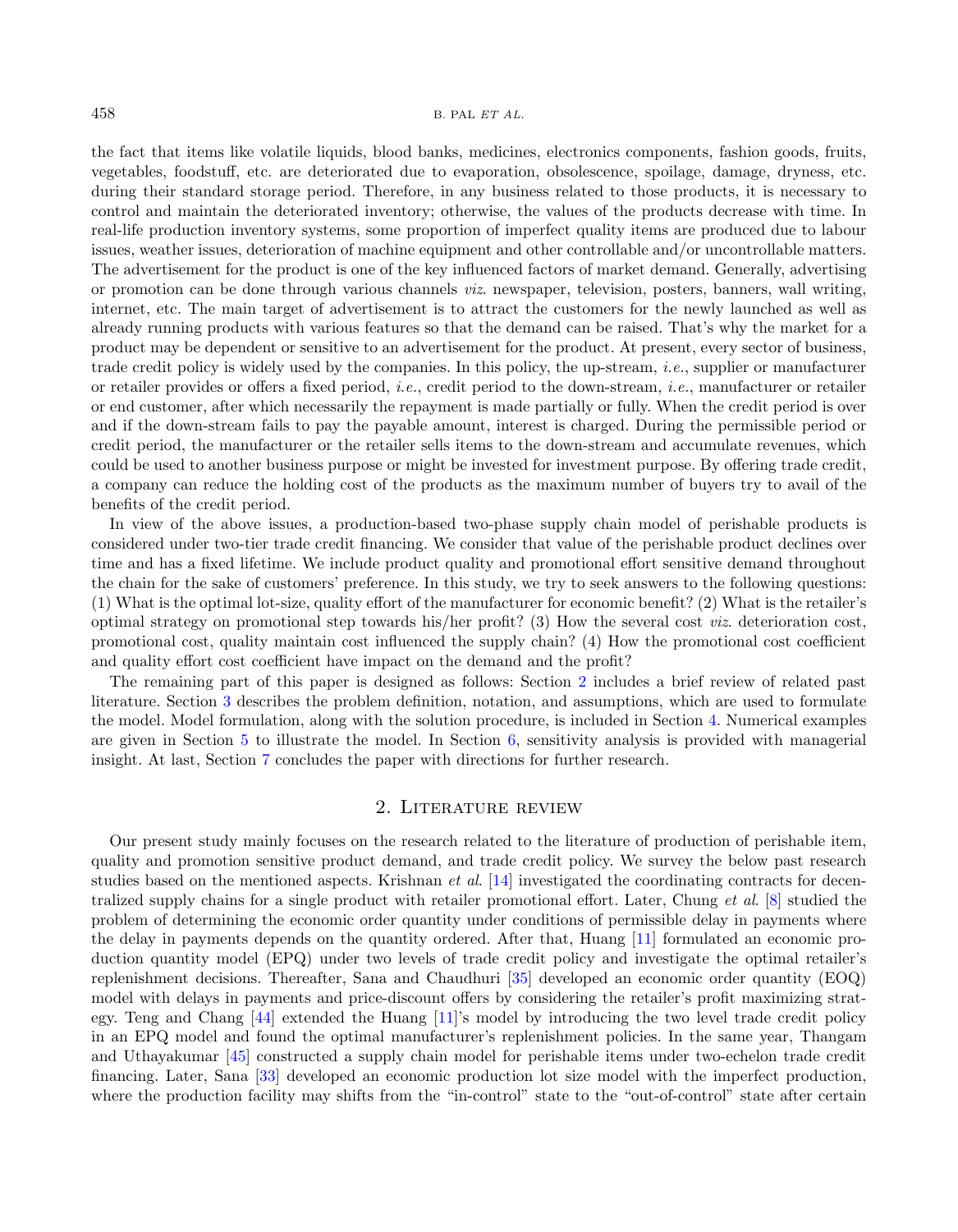time due to higher production rate and production runtime. Ho [\[10\]](#page-21-3) proposed supplier–retailer inventory model under two level trade credit policy considerering the price and credit-linked sensitive demand. During the same time, Sana [\[34\]](#page-22-4) investigated an EOQ model where the demand rate is dependent on selling price and salesmen's initiatives. He also assumed that the replenishment rate depends on the level of stock of the items. Avinadav et al. [\[2\]](#page-21-4) formulated a inventory model for a perishable item with price and time sensitive demand. They also considered the demand rate which decreases linearly in the selling price and polynomially over the time after replenishment. In the same year, Maa et al. [\[17\]](#page-21-5) developed a supply chain model with quality and marketing effort dependent demand. They investigated the equilibrium behaviors of the supply chain under three supply chain structures: (a) manufacturer Stackelberg, (b) retailer Stackelberg and (c) vertical Nash. Tsao et al. [\[48\]](#page-22-5) studied an EPQ model with imperfect production under trade credit. They considered both preventive main-tenance and corrective maintenance to increase the system reliability. Cárdenas-Barrón and Sana [\[4\]](#page-21-6) developed a two echelon supply chain model consisting of a manufacturer and a retailer. They considered promotional efforts/sales teams' initiatives depended demand. Same year, Pal et al. [\[27\]](#page-22-6) investigated a two echelon imperfect production inventory model with two cycles where the retailer sells only good product with actual price in the first cycle and retailer sells the products with a discount price in the second cycle. Later, Chen and Teng [\[7\]](#page-21-7) investigated a supply chain model consisting of supplier, retailer, and customer for deteriorating items under up-stream and down-stream trade credit financing. He also adopted the discounted cash flow analysis. Pal et al. [\[28\]](#page-22-7) examined two-layer supply chain model consisting of one manufacturer and one retailer for a single item. They assumed selling price, quality of the products, and promotional effort sensitive market demand. They also investigated the behavior of the supply chain in light of centralized, manufacturer Stackelberg, conditional manufacturer Stackelberg, retailer Stackelberg, conditional retailer Stackelberg, and vertical Nash model structure. Palanivel and Uthayakumar [\[31\]](#page-22-8) formulated an EOQ model for deteriorating items with price and advertisement sensitive demand under the effect of inflation over a finite planning horizon. They assumed, shortages where partial backlogging rate is dependent on waiting time for the next replenishment. Shah et al. [\[41\]](#page-22-9) developed an inventory model under two level trade credit policy. They assumed the retailer can choose strategies between cash discount and order linked trade credit from the supplier. Later, Taleizadeh et al. [\[42\]](#page-22-10) studied an EPQ model with both up-stream and down-stream trade credits. They assumed imperfect production process where all defective items become perfect after reworking process. Tiwari *et al.* [\[46\]](#page-22-11) formulated a two warehouse inventory model for deteriorating items with permissible delay in payments under considering partial backlogging. Tsao and Linh [\[47\]](#page-22-12) designed a supply chain network model for deteriorating items under the conditions of trade credit and partial back-ordering. Wu et al. [\[52\]](#page-22-13) studied a supplier–retailer–customer supply chain model for deteriorating items with maximum lifetime, where the retailer gets an up-stream full trade credit from the supplier whereas offers a down-stream partial trade credit to the customers. Jaggi *et al.* [\[13\]](#page-21-8) investigated a two warehouse inventory model for non-instantaneous deteriorating items under trade credit where where the demand is sensitive to the selling price and shortages are completely backlogged. Maihami et al. [\[18\]](#page-21-9) established an inventory control model for non-instantaneous deteriorating products with partially backlogging shortage under two echelon trade credit. They also assumed price-dependent probabilistic demand rate and probabilistic deterioration functions. Singh and Sharma [\[40\]](#page-22-14) formulated a reliable production inventory model for deteriorating items with stochastic demand under the effect of inflation. They considered the two different cases: without shortage and allowable shortage in the model. Pal [\[25\]](#page-22-15) developed an imperfect production inventory model with quality of the products dependent market's demand and permissible delay in payments allowing waiting time dependent partial backlogging. Tsao et al. [\[49\]](#page-22-16) established an economic order quantity model for deteriorating items under trade credit policy where the demand is price sensitive. They introduced two-tier pricing and ordering policies where the prices for the non-deteriorating period and the deteriorating period are different. Zhang et al. [\[54\]](#page-23-0) investigated an EOQ model under two-level credit financing where the retailer receives a partial trade credit from the supplier, and offers a full or partial trade credit to the good or bad credit customers. Mandal and Pal [\[20\]](#page-21-10) formulated an imperfect production based inventory model with product advertisement and credit period sensitive demand under two-stage trade credit policy. They derived optimal strategies on selling price, advertisement frequency and offered credit time to achieve maximum integrated profit. Among other researches,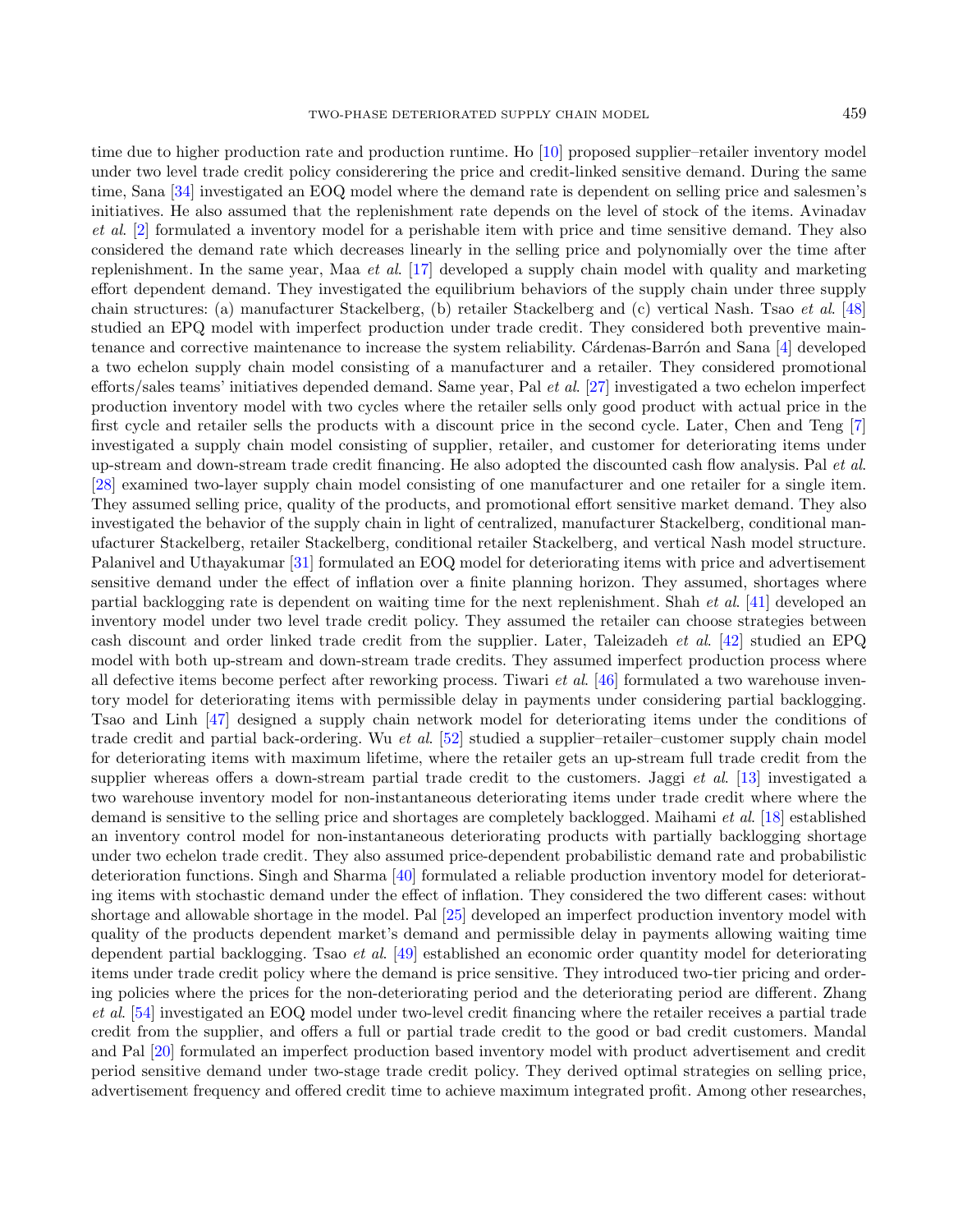the noteworthy works of Teng and Chang  $[43]$ , Pal et al.  $[26]$ , Wu et al.  $[51]$ , Bai et al.  $[3]$ , Cárdenas-Barrón and Sana [\[5\]](#page-21-12), Pal et al. [\[29\]](#page-22-20), Yang et al. [\[53\]](#page-23-1), Lashgari et al. [\[15\]](#page-21-13), Pal et al. [\[30\]](#page-22-21), Chen [\[6\]](#page-21-14), Hlioui et al. [\[9\]](#page-21-15), Sarkar et al. [\[37\]](#page-22-22), Rad et al. [\[32\]](#page-22-23), Ahmed and Sarkar [\[1\]](#page-21-16), Iqbal and Sarkar [\[12\]](#page-21-17), Mandal and Pal [\[19\]](#page-21-18), Noh et al. [\[24\]](#page-22-24), Lou  $et \ al. [16]$  $et \ al. [16]$ , Mishra  $et \ al. [22]$  $et \ al. [22]$ , Nandra  $et \ al. [23]$  $et \ al. [23]$ , Sarkar  $et \ al. [39]$  $et \ al. [39]$ , Ullah and Sarkar  $[50]$  should be mentioned. Table [1](#page-5-0) provides a comparison of this work with previous researches.

From the survey of past researches and Table [1,](#page-5-0) we identify the following research gaps: (1) Most of the previous researcher considers deterioration in the supply chain without production and fixed lifetime of the product, whereas we study the production of a fixed lifetime based deteriorated products in the two-layer supply chain. (2) Few authors include quality effort and promotional effort but not in the deteriorated supply chain, while we consider the quality of product and promotion in a chain framework of perishable items. (3) Moreover, we analyze the chain behaviour considering the mentioned aspects under different cases of trade credit policy.

Novelty and main contribution of this article are: (1) Formulation of a two-echelon production based supply chain model for the deteriorating products under the two-tier trade credit policy. (2) Inclusion of quality improvement effort (QIE) and promotional effort sensitive demand at both the manufacturer and retailer level. (3) Addition of time-dependent deterioration rate. (4) Incorporation of different deterioration rates at the different echelon along with the fixed lifetime of the deteriorated items. (5) Analysis of the model under various cases of credit financing.

The main objective of this paper is to construct the integrated profit function of the supply chain under several cases of credit policy and to determine the optimal strategies on production lot-size, QIE, and promotional effort towards a profit maximization situation.

## 3. Problem definition, notations, and assumptions

## <span id="page-3-0"></span>3.1. Problem definition

It is familiar that the perishable product plays a crucial role in a deteriorated supply chain model. Deterioration is a common phenomenon for some products such as food items, drugs, chemicals, etc. The products deteriorate over time and lost their value after a fixed lifetime. Therefore, it is crucial to maintain a proper inventory of perishable products for balancing cost with profit. Moreover, to avoid the sales margin of perishable products, promoting products and offering trade credit could be fruitful tools for any business organizations. Again, the quality of a product is a severe demandable factor for product sell as most customers prefer product quality while purchasing. Keeping the addressed problem in mind, we construct a deteriorated supply chain model with imperfect production under two-level credit policies. Here, the manufacturer produces both the good and defective items and the produced items have a fixed lifetime. The deterioration occurs at different rates in the manufacturer and the retailer level. Deterioration of the product is time-dependent and after the fixed lifetime, the items are totally deteriorated. The demand of the retailer as well as of the customer are sensitive to the QIE and the promotional effort of the product. In this model, both the manufacturer and the retailer offer a fixed credit period to their down-stream to pay out. Now, the problem is to formulate an integrated average profit function and to find out the optimal lot size, optimal QIE, and optimal promotional effort by maximizing the integrated profit.

## 3.2. Notations

We use the following notations throughout the paper.

Decision variables

- Q Total produced items.
- q QIE level of the product. Here,  $0 < q < 1$ .
- $\rho$  Promotional effort level of the product. Here,  $0 < \rho < 1$ .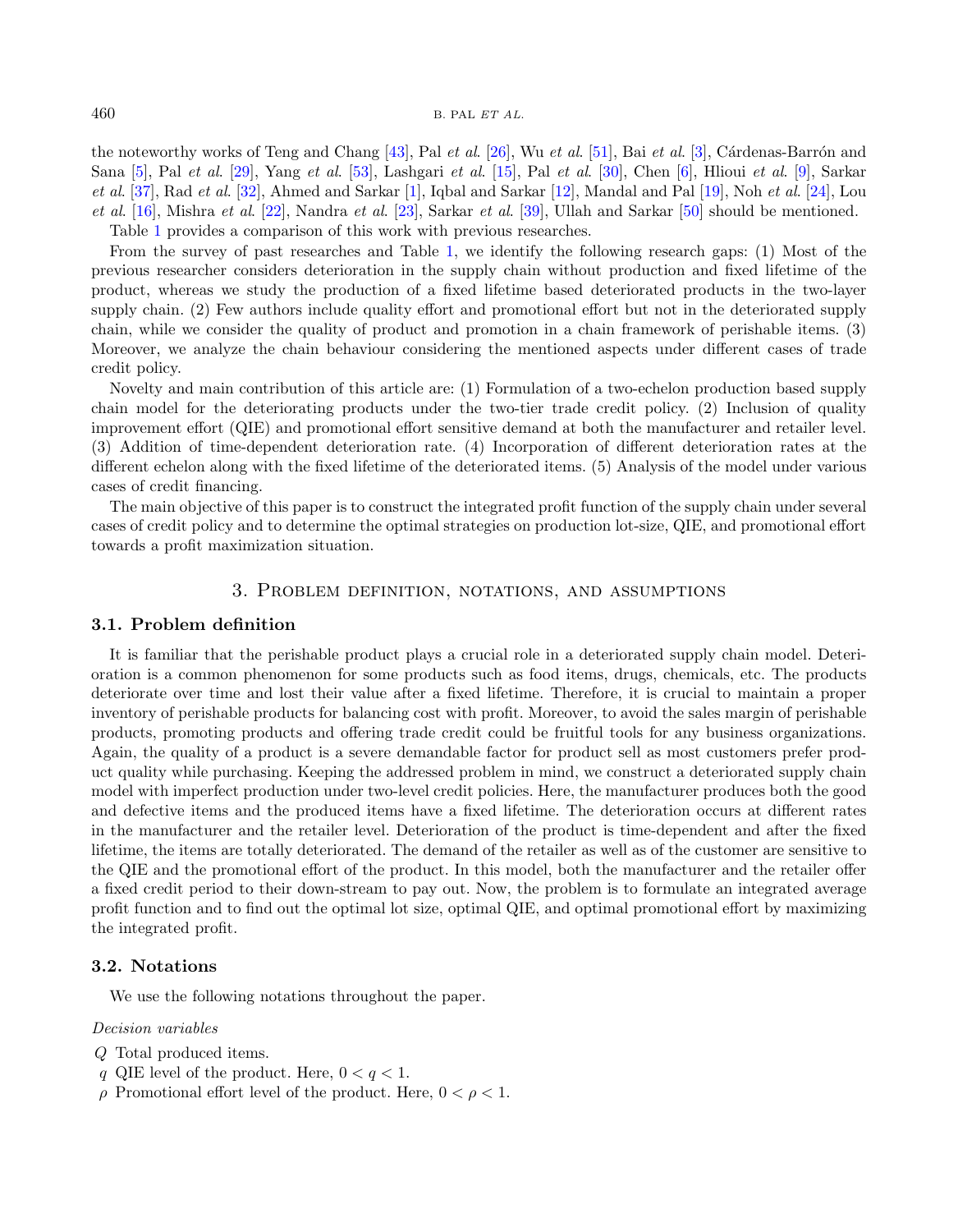## Parameters

- P Production rate per unit time.
- α Percentage of imperfect production.
- $D_r(q, \rho)$  Rate of demand per unit time of the retailer.
- $D_c(q, \rho)$  Rate of demand per unit time of the customer.
	- $s_m$  Selling price (\$) per unit item of the manufacturer  $(s_m > C_m)$ .
	- $s_r$  Selling price (\$) per unit item of the retailer  $(s_r > s_m)$ .
	- $\theta'$  Deterioration rate per unit time of the products in the manufacturer cycle.
	- $\theta''$  Deterioration rate per unit time of the products in the retailer cycle.
	- L Maximum life time of the deteriorating product.
	- $w$  Cost of deterioration  $(\$)$  which is same in the manufacturer and the retailer level.
	- $C_m$  Material cost (\$) per unit item of the manufacturer.
	- $H_M$  Holding cost (\$) per unit perfect item per unit time for the manufacturer.
	- $H_R$  Holding cost (\$) per unit item per unit time for the retailer.
	- $F_c$  Fixed cost (\$) (labor cost, energy cost, maintenance cost, etc.) per cycle of the manufacturer.
	- $C(Q)$  Production cost  $(\$)$  per unit item of the manufacturer.
		- M Offered credit period to the retailer by the manufacturer.
		- N Offered credit period to the customer by the retailer.
		- $I_c$  Rate of interest charged (\$ per annum).
		- $I_e$  Interest earned rate (\$ per annum).
		- $t_1$  Production run-time.
		- $T'$  Cycle length of the manufacturer.
		- T Cycle length of the retailer.

## 3.3. Assumptions

Following assumptions are adopted to develop this model.

- (i) Production rate P is constant and known. Here, we consider  $(P \alpha P) > D_r$  to avoid shortages.
- (ii) We assume that the retailer can influence the demand by providing promotional effort with cost of  $kQ\rho^2$ [\[14\]](#page-21-0), where  $\rho$  is the effort level and k is the promotion cost coefficient, and the manufacturer can increase the market demand by exerting quality effort with its cost at effort level q is  $\xi Qq^2$ , where the quality cost coefficient is  $\xi$ .
- (iii) Demand of both the retailer and the customer are dependent on the quality effort  $(q)$  and promotional effort (ρ) with  $D_r(q, \rho) = \mu + \eta q + \delta \rho$  and  $D_c(q, \rho) = \lambda + \eta q + \delta \rho$  respectively, where  $\mu > 0$  and  $\lambda > 0$ are the corresponding base market size. To avoid shortages, we also assume  $D_r > D_c$ , *i.e.*  $\mu > \lambda$ .  $\eta > 0$ measures the impact of quality efforts on demand by the manufacturer and  $\delta > 0$  measures the influence of promotional efforts on demand by the retailer [\[17\]](#page-21-5).
- (iv) The deterioration rates  $\theta'$  and  $\theta''$  at the manufacturer's and retailer's level are time dependent and are considered as  $\theta' = \frac{\theta_1}{\theta_1 + L - t}$  and  $\theta'' = \frac{\theta_2}{\theta_2 + L - t}$ , where  $\theta_1$ ,  $\theta_2$  are constant. We assume deterioration rate at retailer level is greater than of manufacturer level, *i.e.*  $\theta'' > \theta' > 0$  which indicates  $\theta_2 > \theta_1 > 0$ . Here,  $L > t$  and L is the maximum lifetime of the products. When  $t \to L$ ,  $\theta' \to 1$  and  $\theta'' \to 1$ .
- (v) Manufacturer provides a fixed time period  $M$  to the retailer to pay out; if the payment is not done within the permissible time period, the interest is charged at a rate  $I_c$  for due payment of the remaining stock items of the retailer. In the retailer's turn, the retailer also provides a fixed credit time period  $N$  to the end customer and earns interest at a rate  $I_e$  on the revenue collected from the sold items within the offered credit period by the manufacturer [\[20\]](#page-21-10).
- (vii) The unit production cost is assumed  $C(Q) = C_m + \frac{F_C}{Q}$ ,  $F_C > 0$ , where  $C_m$  is the material cost per unit item and  $F_C$  is the fixed cost which includes ordering cost, labor cost, energy cost, and maintenance cost, etc. [\[33\]](#page-22-3).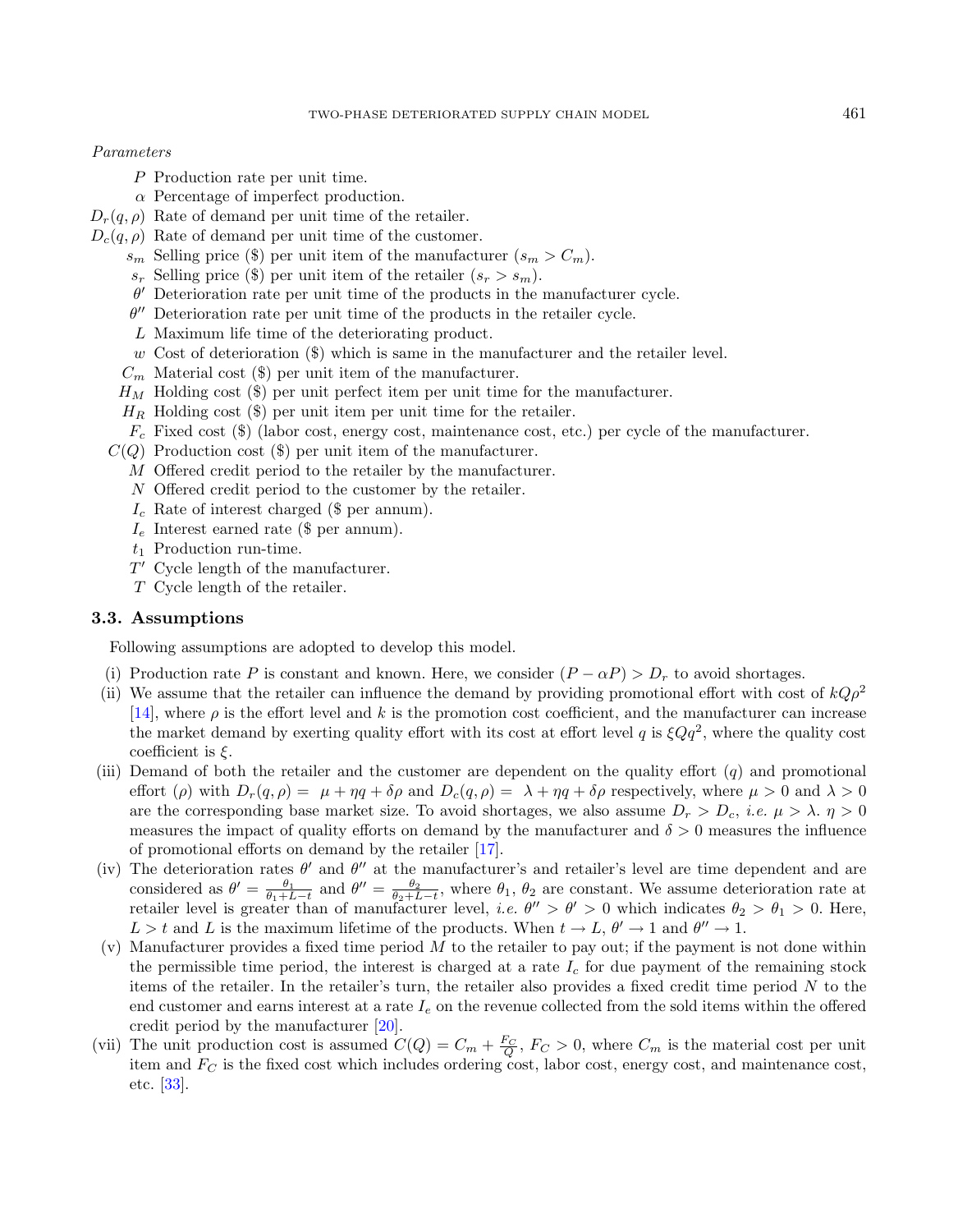<span id="page-5-0"></span>

|                                                  |                                                   | Model description |               |                             |                   | Demand sensitive to |                        |                                                                                            |
|--------------------------------------------------|---------------------------------------------------|-------------------|---------------|-----------------------------|-------------------|---------------------|------------------------|--------------------------------------------------------------------------------------------|
| Authors                                          | Members                                           | Production        | Deterioration | fixed lifetime<br>Product's | QIE               | promotional effort  | Trade credit           | Decision variables                                                                         |
| and<br>Uthayakumar [45]<br>Huang [11]<br>Thangam | Supplier, retailer<br>Retailer                    |                   | ×             | $\times$ $\times$           | $\times$ $\times$ | $\times$ $\times$   | ><br>↘                 | Selling price, cycle time, and credit period<br>Cycle time                                 |
| $H_0$ [10]                                       | Supplier, retailer                                | $\times$          | $\times$      | $\times$                    | $\times$          | $\times$            |                        | Number of batches, retailer cycle time, and<br>retailer selling price                      |
| Maa et al. [17]                                  | Manufacturer,<br>retailer                         |                   | $\times$      | $\times$                    |                   |                     | $\times$               | Wholesale price, QIE, sales margin, and market-<br>ing effort                              |
| Cárdenas-Barrón<br>and Sana [4]                  | Manufacturer,<br>retailer                         |                   | $\times$      | $\times$                    | $\times$          |                     | $\times$               | sales<br>production lot-size,<br>teams initiatives, and shortage level<br>Production rate, |
| Bai et al. [3]                                   | Manufacturer,<br>retailer                         |                   |               | $\times$                    | $\times$          |                     | $\times$               | Wholesale price, selling price, and promotional<br>effort                                  |
| Chen and Teng [7]                                | Supplier, retailer                                | $\times$          |               | ↘                           | ×                 | ×                   | ↘                      | Credit period and replenishment cycle                                                      |
| Pal et al. [28]                                  | Manufacturer,<br>retailer                         |                   | $\times$      | $\times$                    |                   |                     | ↘                      | Retailer selling price, quality effort, and retailer<br>promotional effort                 |
| Sarkar <sup>[36]</sup>                           | Vendor, buyer                                     | $\times$          | $\times$      | ↘                           | $\times$          | ×                   | $\times$               | Buyer's order quantity, back order rate, buyer's<br>and vendor's order multiple            |
| Taleizadeh et al.                                | Supplier,                                         | ↘                 | $\times$      | $\times$                    | ×                 | ×                   | ↘                      | Production lot-size and back-ordered level                                                 |
| Tsao and Linh [47]<br>$[42]$                     | Supplier, few dis-<br>manufacturer                | $\times$          |               | ×                           | ×                 | ×                   |                        | Cycle time, influence area of each                                                         |
|                                                  | centers, and multi-<br>ple retailers<br>tribution |                   |               |                             |                   |                     |                        | Distribution center, and shortage level                                                    |
| Tiwari et al. [46]                               | Retailer                                          | $\times$          |               | ×                           |                   | $\times$            |                        | Time to reach zero inventory level in rented<br>warehouse, and replenishment cycle length  |
| Wu et al. [52]                                   | Supplier, retailer                                | $\times$          | >             | >                           | $\times$          | ×                   | >                      | Replenishment cycle time                                                                   |
| Maihami et al. [18]                              | Vendor, retailer                                  | $\times$          | ↘             | $\times$                    | $\times$          | ×                   | $\scriptstyle\searrow$ | Selling price, cycle length, and time length in<br>which no shortage occurs                |
| Pal [25]                                         | Manufacturer                                      |                   | ×             | ×                           |                   | ×                   | ↘                      | and<br>Production lot-size, quality parameter,<br>backlogged level                         |
| Tsao et al. [49]                                 | Retailer                                          | $\times$          | >             | $\times$                    | ×                 | ×                   | ↘                      | Replenishment cycle time                                                                   |
| Sarkar et al. [38]                               | manufacturer,<br>nulti-retailer<br>Supplier,      |                   | $\times$      | $\times$                    | $\times$          | $\times$            | $\times$               | Cycle time, retail price, no. of shipment, no. of<br>self-healing packages                 |
| Mishra et al. [21]                               | Manufacturer                                      |                   | $\times$      | ×                           |                   |                     | ×                      | Green technology investment amount, cycle<br>time, fraction period length                  |
| Our work                                         | Manufacturer,<br>retailer                         |                   |               |                             |                   |                     |                        | Production lot-size, QIE, and promotional effort                                           |

TABLE 1. A comparison table among the present article and related previous articles. Table 1. A comparison table among the present article and related previous articles.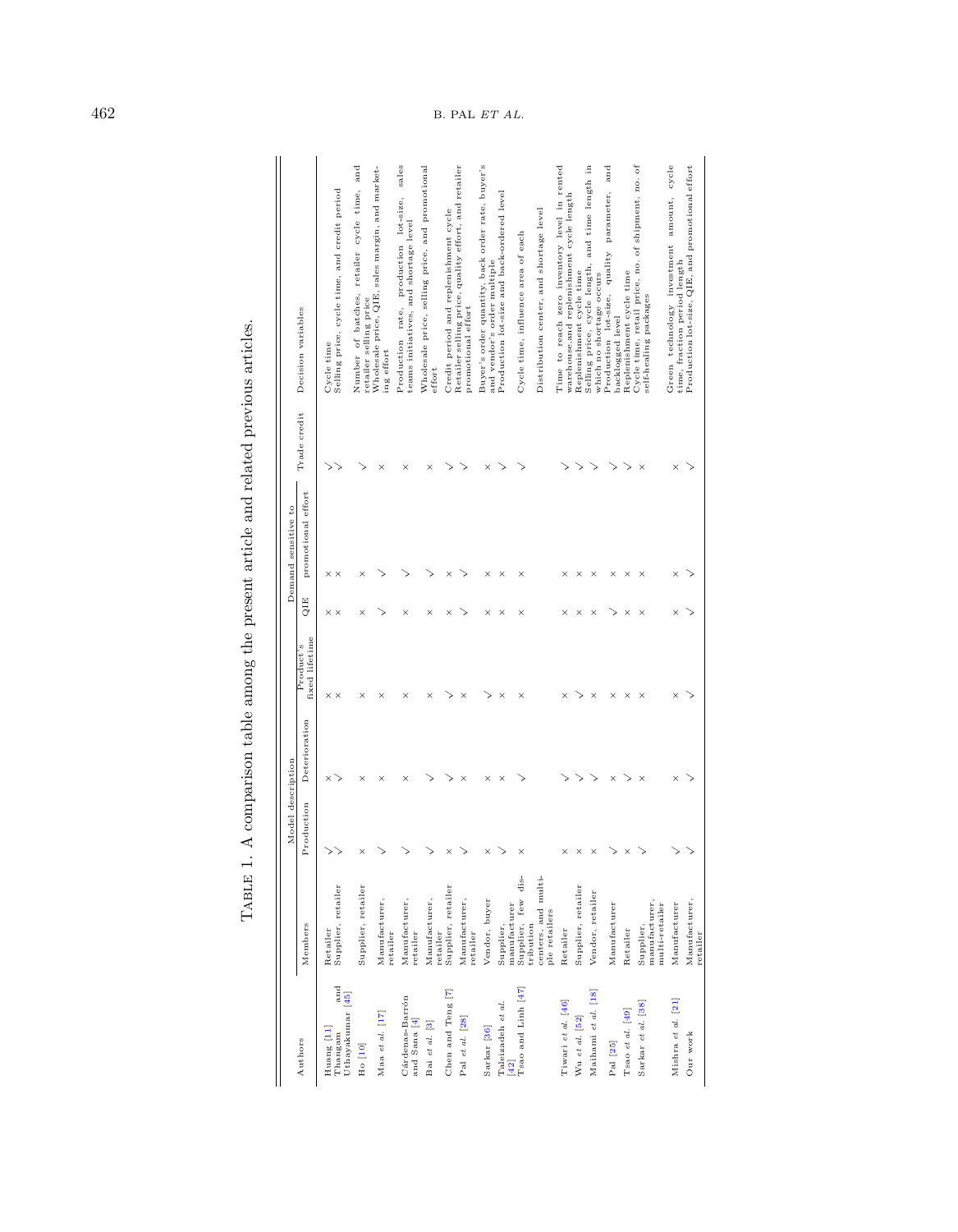<span id="page-6-1"></span>

FIGURE 1. Inventory versus time of the manufacturer and the retailer.

## 4. Formulation of the model

<span id="page-6-0"></span>In the supply chain, the manufacturer produces items from the raw materials, and the retailer sells those products to the end customers. Here, the production starts at a rate  $P$  and continues up-to-the time  $t_1$ . During the time  $t_1$ , the manufacturer produces both perfect and imperfect products. The production rate of the defective items is  $\alpha P$  throughout the production runtime. The produced imperfect products are discarded since the products are both imperfect and deteriorated with time. After time  $t_1$ , the manufacturer's inventory level starts to decrease due to the combined effect of the retailer's demand and the deterioration of the products and reaches zero at time T'. During the time period  $[0, T']$ , the deterioration of the product occurs at a rate  $\theta'$ .

On the other hand, the retailer receives the produced products from the manufacturer up-to-the time  $T'$ and fulfils the demand of the customers. During the time interval  $[0, T']$ , receiving of the produced products and fulfilment of the customers' demand, both the events occur simultaneously. After time  $T'$ , the retailer's inventory level starts to deplete due to the combined effect of the customer demand and the deterioration of the products and reaches zero at time T. The product's deterioration rate throughout the retailer's cycle is  $\theta''$ .

The graphical representation of the model is shown in the Figure [1.](#page-6-1)

## 4.1. Manufacturer's individual average profit

The governing differential equations of on-hand inventory of the manufacturer at time  $t$  are:

$$
\frac{I_{M1}(t)}{dt} + \theta' I_{M1}(t) = P - \alpha P - D_r \quad \text{with} \quad I_{M1}(0) = 0, \quad 0 \le t \le t_1
$$

and

$$
\frac{I_{M2}(t)}{dt} + \theta' I_{M2}(t) = -D_r \quad \text{with} \quad I_{M2}(T') = 0, \quad t_1 \le t \le T'.
$$

After solving the differential equations by using the boundary conditions, the solutions are

$$
I_{M1}(t) = (\theta_1 + L - t)(P - \alpha P - D_r) \log \left( \frac{\theta_1 + L}{\theta_1 + L - t} \right), \quad 0 \le t \le t_1
$$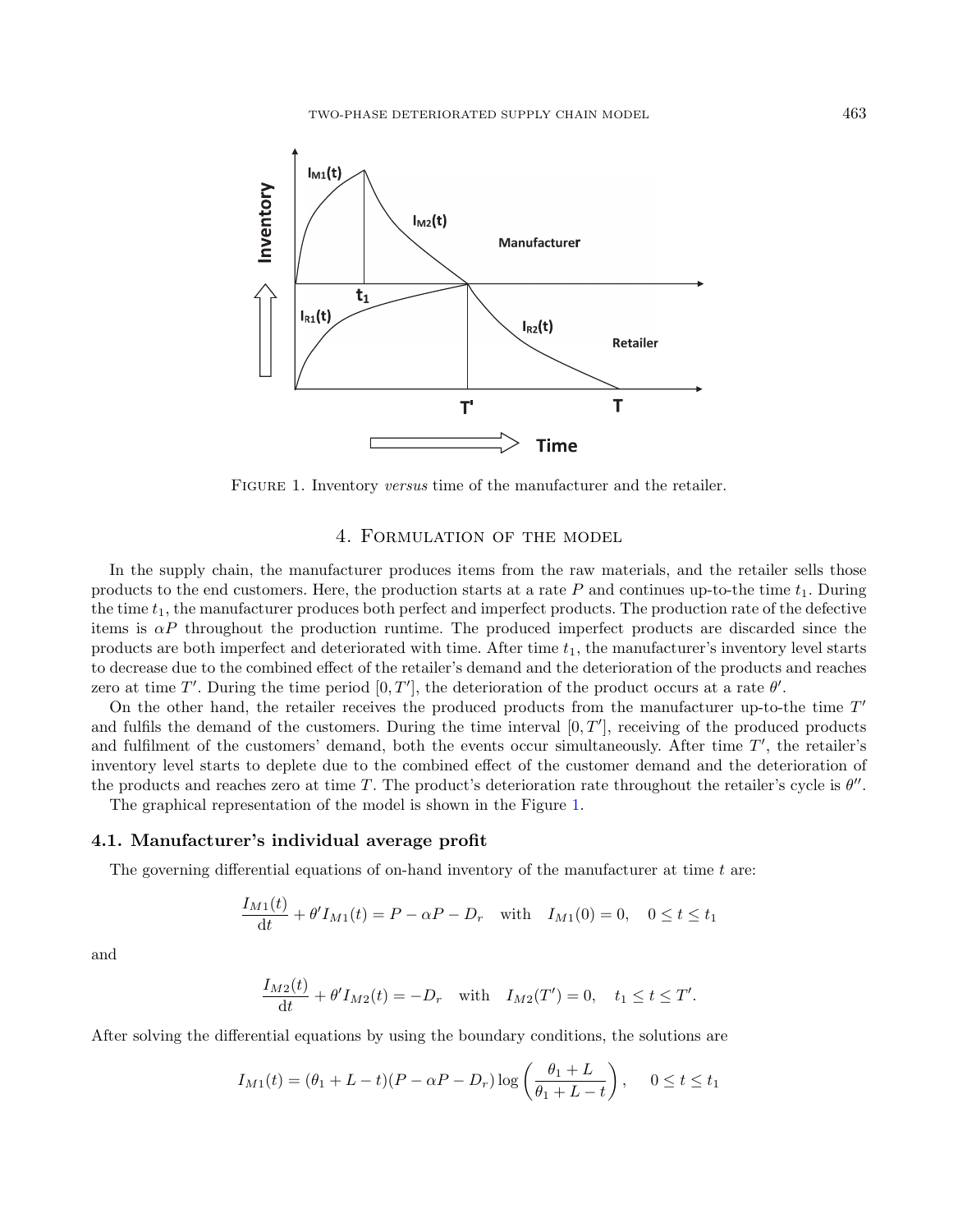and

$$
I_{M2}(t) = (\theta_1 + L - t)D_r \log \left( \frac{\theta_1 + L - t}{\theta_1 + L - T'} \right), \quad t_1 \le t \le T'.
$$

At  $t_1$ ,  $I_{M1}(t_1) = I_{M2}(t_1)$ .

Therefore,

$$
(\theta_1 + L - t_1)(P - \alpha P - D_r) \log \left( \frac{\theta_1 + L}{\theta_1 + L - t_1} \right) = (\theta_1 + L - t_1)D_r \log \left( \frac{\theta_1 + L - t_1}{\theta_1 + L - T'} \right).
$$

After simplifying, we get

$$
T' = (\theta_1 + L) - (\theta_1 + L - t_1)^{\frac{P - \alpha P}{D_r}} (\theta_1 + L)^{\theta_1 - \frac{P - \alpha P}{D_r}}.
$$
\n(4.1)

Let, Q be the total produced items in time  $t_1$ . Then,  $t_1 = \frac{Q}{P}$ .

Number of deteriorated items during the time  $[0, T']$  for the manufacturer is  $(Q - D<sub>r</sub> T')$ . Now, holding cost for the manufacturer is

$$
= H_M \left( \int_0^{t_1} I_{M1}(t) dt + \int_{t_1}^{T'} I_{M2}(t) dt \right)
$$
  
=  $H_M \left[ \frac{1}{4} (P - \alpha P - D_r) \left( (\theta_1 + L)^2 - (\theta_1 + L - t_1)^2 \left( 1 + 2 \log \left( \frac{\theta_1 + L}{\theta_1 + L - t_1} \right) \right) \right) + \frac{1}{4} D_r \left( (\theta_1 + L - T')^2 - (\theta_1 + L - t_1)^2 \left( 1 - 2 \log \left( \frac{\theta_1 + L - t_1}{\theta_1 + L - T'} \right) \right) \right) \right].$ 

Deterioration cost of the manufacturer is  $w(Q - \alpha Q - D_r T')$ . Cost of QIE for the manufacturer is  $\xi Q q^2$ . Production cost of the manufacturer is  $Q\left(C_m + \frac{F_C}{Q}\right)$ . Revenue from sale of the manufacturer is  $s_m D_r T'$ .

Total profit of the manufacturer is

 $TPM =$  Revenue from sales – Production cost – Holding cost – Deterioration cost – Cost of QIE  $= s_m D_r T'$ 

$$
-Q\left(C_m + \frac{F_C}{Q}\right) - H_M\left[\frac{1}{4}(P - \alpha P - D_r)\left((\theta_1 + L)^2 - (\theta_1 + L - t_1)^2\left(1 + 2\log\left(\frac{\theta_1 + L}{\theta_1 + L - t_1}\right)\right)\right) + \frac{1}{4}D_r\left((\theta_1 + L - T')^2 - (\theta_1 + L - t_1)^2\left(1 - 2\log\left(\frac{\theta_1 + L - t_1}{\theta_1 + L - T'}\right)\right)\right)\right] - w\left(Q - \alpha Q - D_rT'\right) - \xi Qq^2.
$$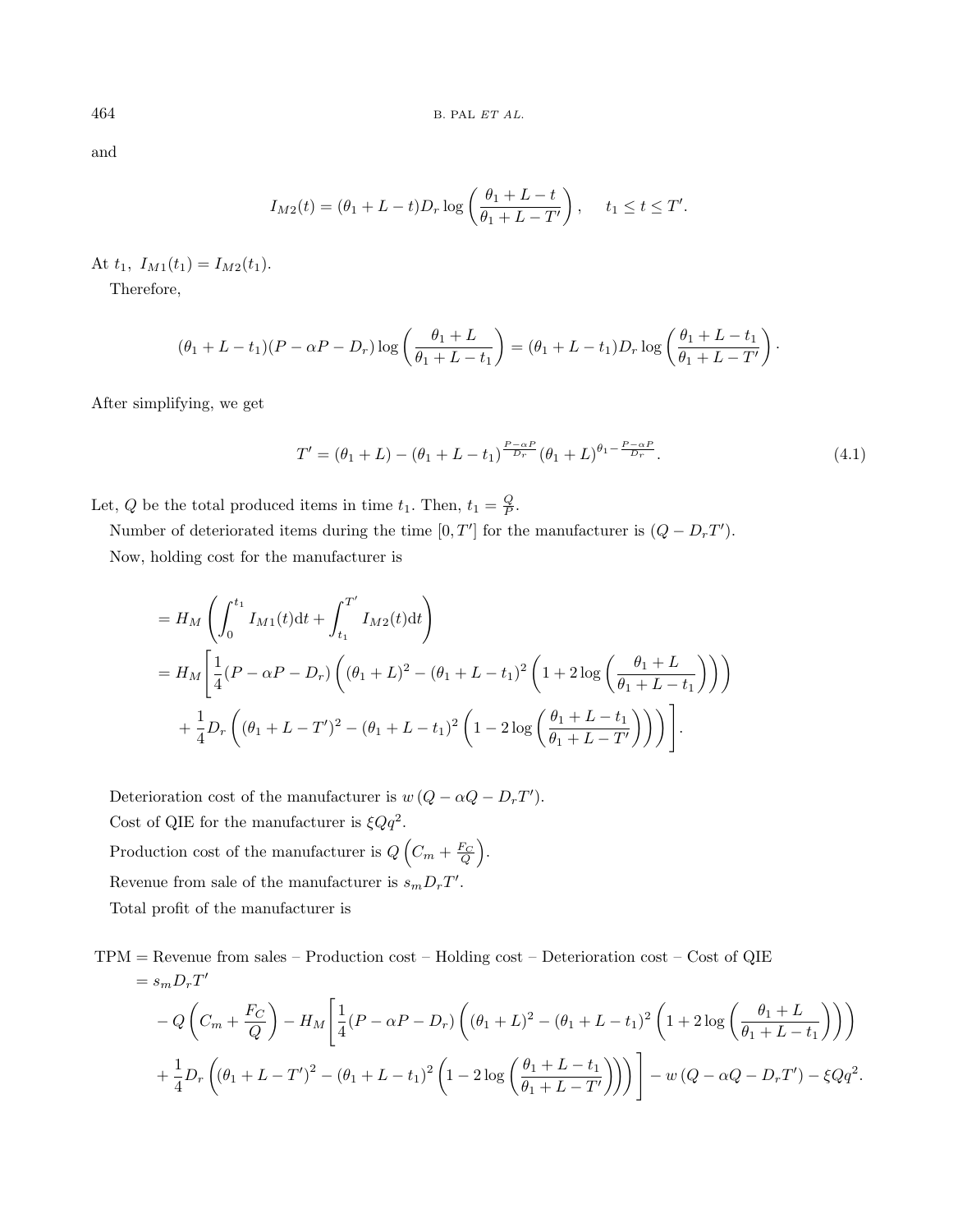Therefore, the average profit of the manufacturer is

$$
APM = \frac{1}{T} \left[ s_m D_r T' - Q \left( C_m + \frac{F_C}{Q} \right) \right]
$$
  
\n
$$
- H_M \left[ \frac{1}{4} (P - \alpha P - D_r) \left( (\theta_1 + L)^2 - (\theta_1 + L - t_1)^2 \left( 1 + 2 \log \left( \frac{\theta_1 + L}{\theta_1 + L - t_1} \right) \right) \right) \right]
$$
  
\n
$$
+ \frac{1}{4} D_r \left( (\theta_1 + L - T')^2 - (\theta_1 + L - t_1)^2 \left( 1 - 2 \log \left( \frac{\theta_1 + L - t_1}{\theta_1 + L - T'} \right) \right) \right) \right]
$$
  
\n
$$
- w (Q - \alpha Q - D_r T') - \xi Q q^2 \right].
$$
\n(4.2)

## 4.2. Retailer's individual average profit

The governing differential equations of on-hand inventory of the retailer at time  $t$  are:

$$
\frac{I_{R1}(t)}{dt} + \theta'' I_{R1}(t) = D_r - D_c \quad \text{with} \quad I_{R1}(0) = 0, \quad 0 \le t \le t_1
$$

and

$$
\frac{I_{R2}(t)}{dt} + \theta'' I_{R2}(t) = -D_c \quad \text{with} \quad I_{R2}(T) = 0, \quad T' \le t \le T.
$$

After solving the differential equations by using the boundary conditions, the solutions are

$$
I_{R1}(t) = (\theta_2 + L - t)(D_r - D_c) \log \left( \frac{\theta_2 + L}{\theta_2 + L - t} \right), \quad 0 \le t \le T'
$$

and

$$
I_{R2}(t) = (\theta_2 + L - t)D_c \log \left( \frac{\theta_2 + L - t}{\theta_2 + L - T} \right), \quad T' \le t \le T.
$$

Now,

$$
I_{R1}(T') = I_{R2}(T') \Rightarrow (\theta_2 + L - T')(D_r - D_c) \log \left(\frac{\theta_2 + L}{\theta_2 + L - T'}\right) = (\theta_2 + L - T')D_c \log \left(\frac{\theta_2 + L - T'}{\theta_2 + L - T}\right).
$$

Simplification form of the above expression is

$$
T = (\theta_2 + L) - (\theta_2 + L - T')^{\frac{Dr}{D_c}} (\theta_2 + L)^{1 - \frac{Dr}{D_c}}.
$$
\n(4.3)

Again, the number of deteriorated items during the time [0, T] for the retailer is  $(D_rT'-D_cT)$ .

The holding cost for the retailer is

$$
= H_R \left( \int_0^{T'} I_{R1}(t) dt + \int_{T'}^T I_{R2}(t) dt \right)
$$
  
=  $H_R \left[ \frac{1}{4} (D_r - D_c) \left( (\theta_2 + L)^2 - (\theta_2 + L - T')^2 \left( 1 + 2 \log \left( \frac{\theta_2 + L}{\theta_2 + L - T'} \right) \right) \right) + \frac{1}{4} D_c \left( (\theta_2 + L - T)^2 - (\theta_2 + L - T')^2 \left( 1 - 2 \log \left( \frac{\theta_2 + L - T'}{\theta_2 + L - T} \right) \right) \right) \right].$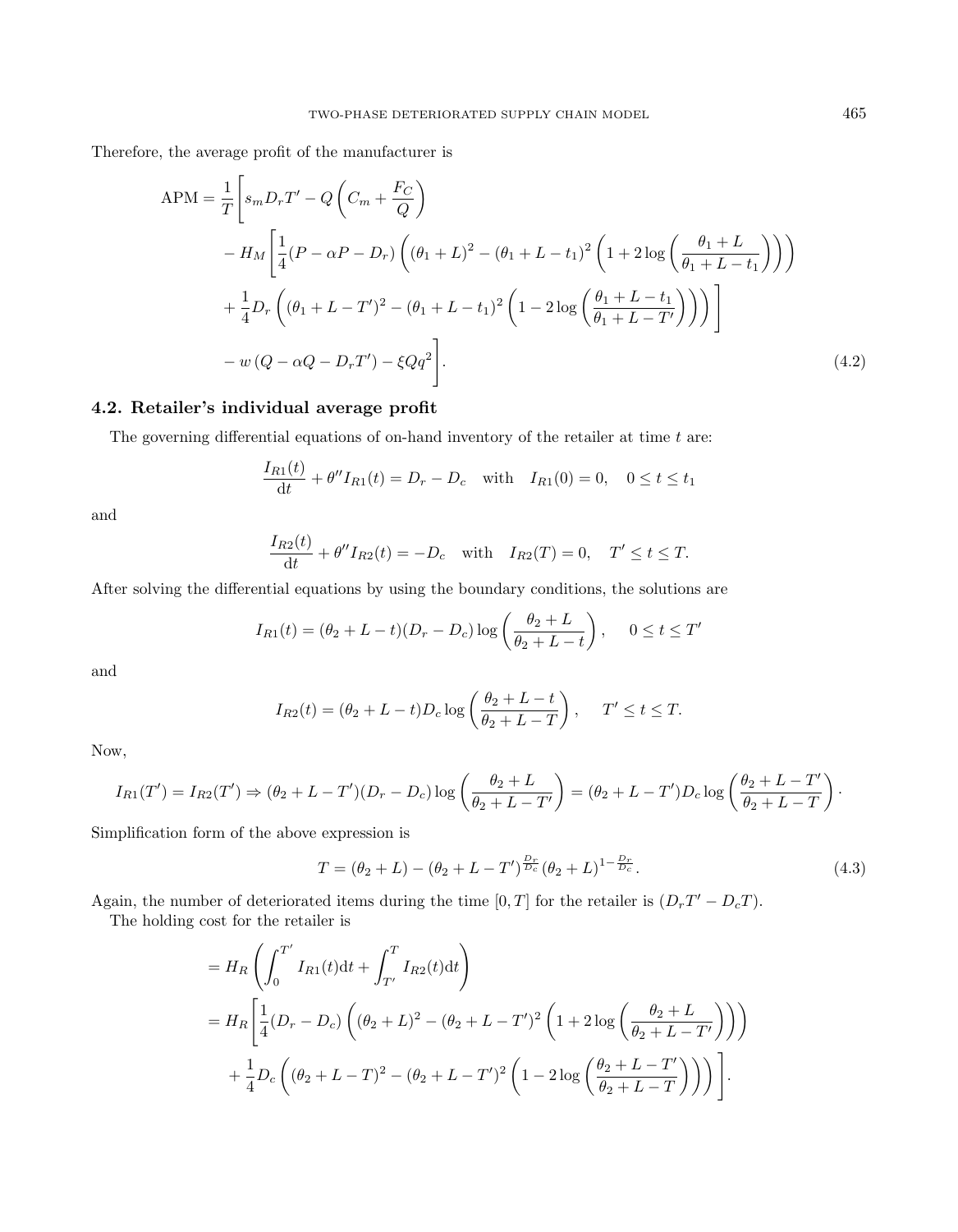Deterioration cost for the retailer is  $w(D_rT'-D_cT)$ . Cost of promotional effort for the retailer is  $kQ\rho^2$ . Set-up cost for the retailer is  $A_r$ . Revenue from sale of the retailer is  $s_r D_cT$ . Total profit of the retailer is

TPR = Revenue from sales – Set-up cost – Deterioration cost – Holding cost – Cost of promotional effort  $= s_r D_c T - A_r - w (D_r T' - D_c T)$  $- H_R$  $\lceil 1 \rceil$  $\frac{1}{4}(D_r-D_c)\left((\theta_2+L)^2-(\theta_2+L-T')^2\left(1+2\log\left(\frac{\theta_2+L}{\theta_2+L-T_1}\right)\right)\right)$  $\theta_2 + L - T'$  $111$ 

$$
+\frac{1}{4}D_c\left((\theta_2+L-T)^2-(\theta_2+L-T')^2\left(1-2\log\left(\frac{\theta_2+L-T'}{\theta_2+L-T}\right)\right)\right)\Bigg]-kQ\rho^2.
$$

Therefore, the average profit of the retailer is

$$
\begin{split} \text{APR} &= \frac{1}{T} \Bigg[ s_r D_c T - A_r - w \left( D_r T' - D_c T \right) \\ &- H_R \Bigg[ \frac{1}{4} (D_r - D_c) \left( (\theta_2 + L)^2 - (\theta_2 + L - T')^2 \left( 1 + 2 \log \left( \frac{\theta_2 + L}{\theta_2 + L - T'} \right) \right) \right) \\ &+ \frac{1}{4} D_c \left( (\theta_2 + L - T)^2 - (\theta_2 + L - T')^2 \left( 1 - 2 \log \left( \frac{\theta_2 + L - T'}{\theta_2 + L - T} \right) \right) \right) \Bigg] - k Q \rho^2 \Bigg]. \end{split} \tag{4.4}
$$

#### 4.3. Use of trade credit policy

We assume that the manufacturer offers a credit period of  $M$  to the retailer. Therefore, the manufacturer receives the due payment from the retailer either at the time M if  $M > T$  or from the time M if  $M \leq T$ . As a result, the manufacturer has to pay interest for his associated cost up-to-the time M. If the retailer is not able to pay due-payment by the time  $M$ , the manufacturer simultaneously receives the partial payment and the interest on rest due amount from the retailer after the time M.

Here, the interest paid per unit time by the manufacturer is

$$
ICM = \begin{cases} C_m I_c D_r \left( M - \frac{T}{2} \right), & \text{when } M > T \\ \frac{1}{2T} C_m I_c D_r M^2, & \text{when } M \le T. \end{cases}
$$

On the other hand, the retailer provides a fixed time period  $N$  to the customers to pay the outstanding amount. Therefore, the retailer collects all the revenue either within the cycle time period of T if  $N \leq T$  or at time N if  $N > T$ .

We assume that the credit time period offered by the manufacturer is greater than or equal to the credit period provided by the retailer *i.e.*  $N \leq M$ .

Depending on the values of  $M$ ,  $T'$ , and  $T$  the following possible cases are considered:

Case 1.  $N \leq M \leq T' \leq T$ .

In this case, the retailer does not give any payment up-to-the time  $M$ . As a result, the retailer earns interest at a rate of  $I_e$  on the revenue collected from sold items from the time period N to M. As the retailer does not sell all the items by the time  $M$ , he/she has to pay interest at a rate  $I_c$  on the items rest in stock from the time period  $M$  to  $T$  (see Fig. [2\)](#page-10-0).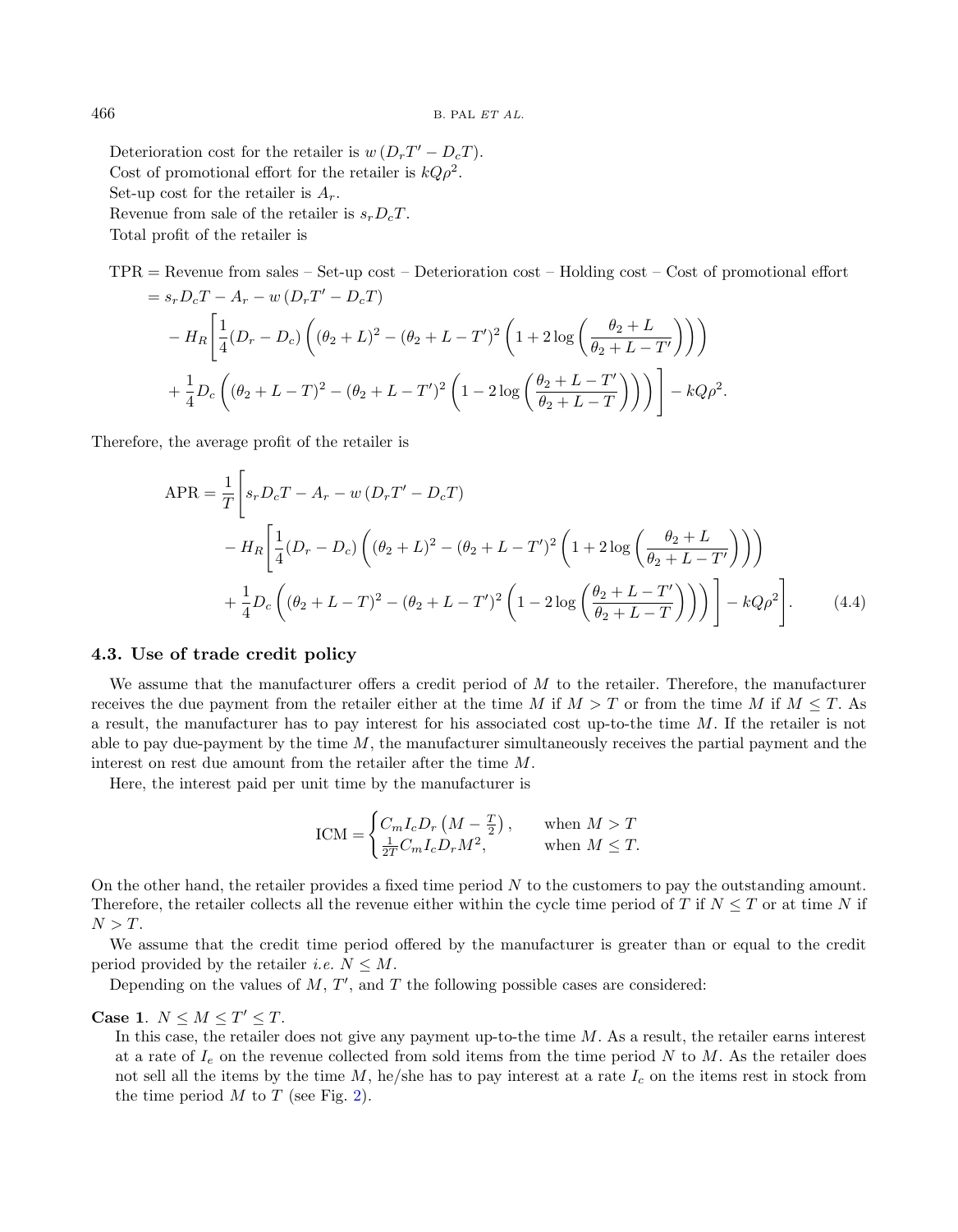<span id="page-10-0"></span>

FIGURE 2. Interest charged and earned amount of the retailer when  $N \leq M \leq T' \leq T$ .

So, the interest earned per unit time by the retailer is

$$
\begin{aligned} \text{IE}_{r1} &= \frac{s_r I_e}{T} \int_N^M D_c \ t \ \text{d}t \\ &= \frac{1}{2T} s_r I_e D_c \left( M^2 - N^2 \right), \end{aligned}
$$

and the interest charged per unit time from the retailer is

$$
IP_{r1} = \frac{s_m I_c}{T} \left( \int_M^{T'} I_{R1}(t) dt + \int_{T'}^{T} I_{R2}(t) dt \right)
$$
  
=  $\frac{s_m I_c}{T} \left[ \frac{1}{4} (D_r - D_c) \left( (\theta_2 + L - M)^2 \left( 1 + 2 \log \left( \frac{\theta_2 + L}{\theta_2 + L - M} \right) \right) \right.\right.$   
 $- (\theta_2 + L - T')^2 \left( 1 + 2 \log \left( \frac{\theta_2 + L}{\theta_2 + L - T'} \right) \right) \right)$   
+  $\frac{1}{4} D_c \left( (\theta_2 + L - T)^2 - (\theta_2 + L - T')^2 \left( 1 - 2 \log \left( \frac{\theta_2 + L - T'}{\theta_2 + L - T} \right) \right) \right).$ 

In this case, the average profit for the manufacturer and the retailer are as follows:

$$
\text{APM}_1 = \text{APM} - \frac{1}{2T} C_m I_c D_r M^2
$$

and

$$
APR_1 = APR + IE_{r1} - IP_{r1}.
$$

Now, the integrated average profit for the supply chain is

$$
IAP_1 = APM_1 + APR_1
$$
  
= 
$$
\frac{1}{2T}C_mI_cD_rM^2 + APR + IE_{r1} - IP_{r1}.
$$

Case 2.  $N \leq T' \leq M \leq T$ .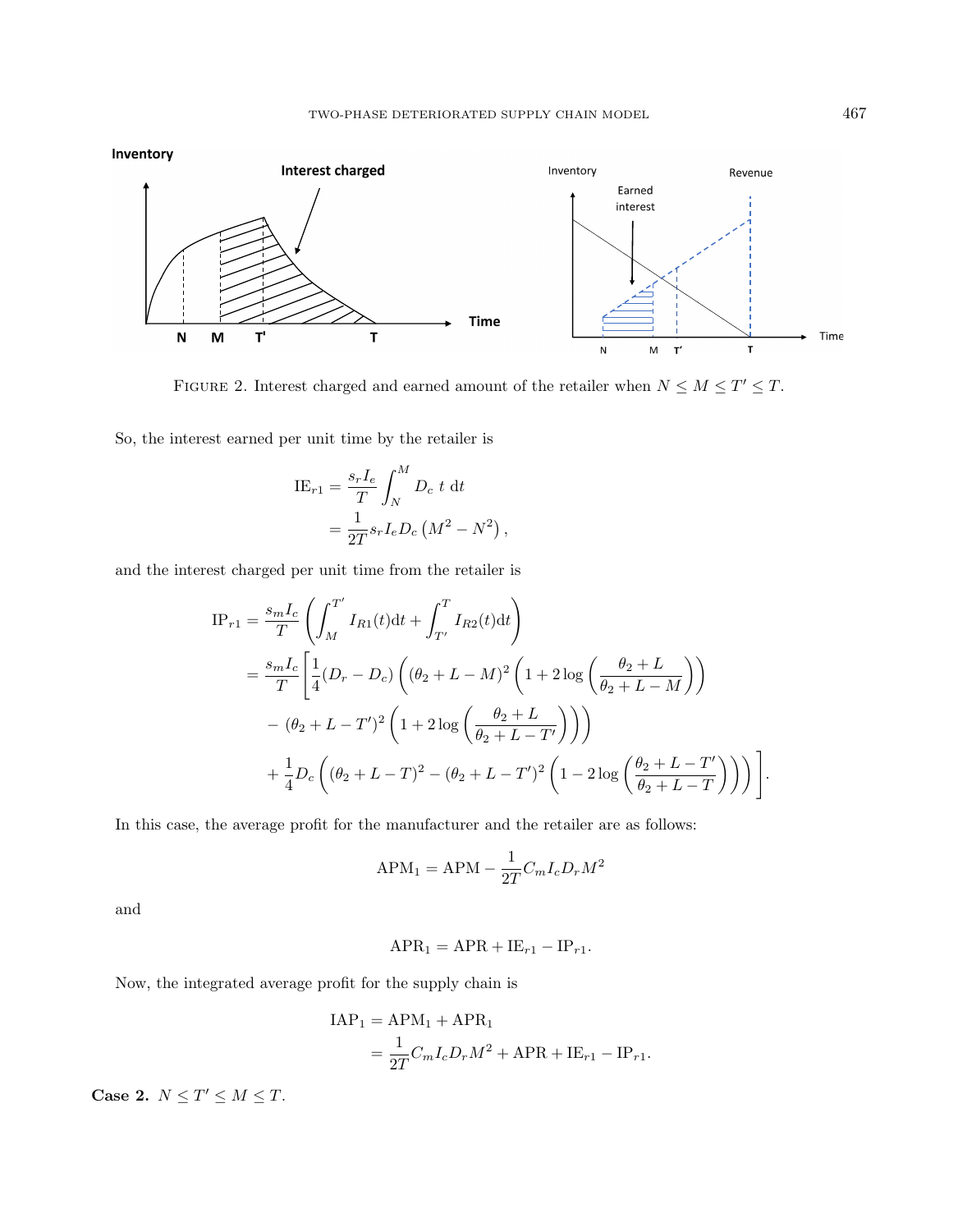<span id="page-11-0"></span>

FIGURE 3. Interest charged and earned amount of the retailer when  $N \leq T' \leq M \leq T$ .

In this case, the retailer earns interest at a rate  $I_e$  on the revenue collected from sold items from the time period  $N$  to  $M$  and the retailer pays interest at a rate  $I_c$  on the items rest in stock from the time period  $M$ to  $T$  (see Fig. [3\)](#page-11-0).

Therefore, the interest earned per unit time by the retailer is

$$
\begin{aligned} \text{IE}_{r2} &= \frac{s_r I_e}{T} \int_N^M D_c \ t \ \text{d}t \\ &= \frac{1}{2T} s_r I_e D_c \left( M^2 - N^2 \right) \end{aligned}
$$

and the interest charged per unit time from the retailer is

$$
\begin{split} \text{IP}_{r2} &= \frac{s_m I_c}{T} \int_M^T I_{R2}(t) \text{d}t \\ &= \frac{s_m I_c}{T} \Bigg[ \frac{1}{4} D_c \left( (\theta_2 + L - T)^2 - (\theta_2 + L - M)^2 \left( 1 - 2 \log \left( \frac{\theta_2 + L - M}{\theta_2 + L - T} \right) \right) \right) \Bigg]. \end{split}
$$

In this case, the average profit for the manufacturer and the retailer are as follows:

$$
APM_2 = APM - \frac{1}{2T}C_mI_cD_rM^2
$$

and

$$
APR_2 = APR + IE_{r2} - IP_{r2}.
$$

Now, the integrated average profit for the supply chain is

$$
IAP2 = APM2 + APR2
$$
  
= APM -  $\frac{1}{2T}C_mI_cD_rM^2$  + APR + IE<sub>r2</sub> - IP<sub>r2</sub>.

Case 3.  $N \leq T' \leq T \leq M$ .

In this case, the retailer need not pay any interest. Furthermore, he/she earns interest on the collected revenue of sold items from the time period  $N$  to  $T$  and receives on full revenue from time  $T$  to  $M$  (see Fig. [4\)](#page-12-0).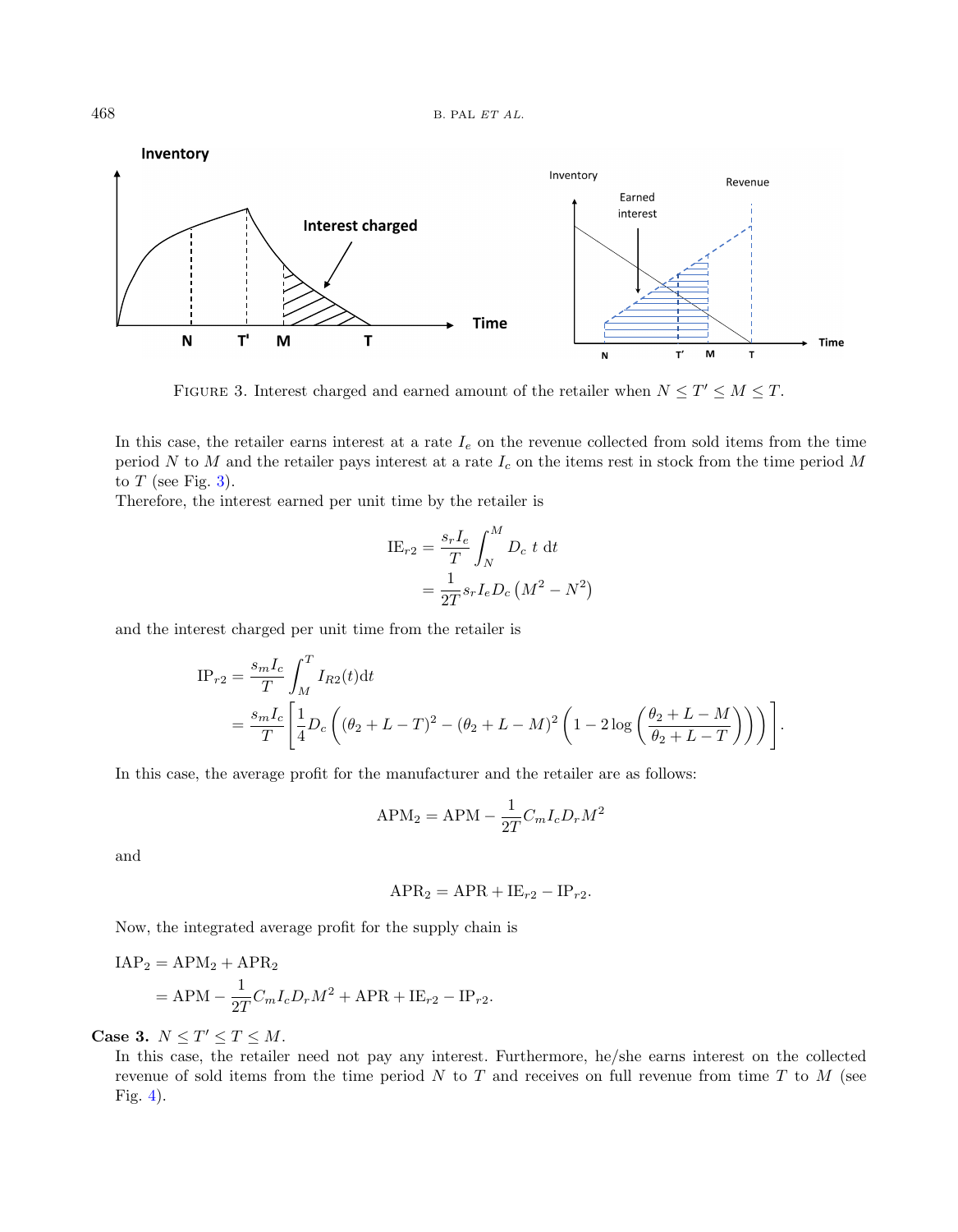<span id="page-12-0"></span>

FIGURE 4. Interest earned amount of the retailer when  $N \leq T' \leq T \leq M$ .

Therefore, the interest earned per unit time by the retailer is

$$
\begin{split} \text{IE}_{r3} &= \frac{s_r I_e}{T} \left[ \int_N^T D_c \ t \ \text{d}t + D_c T(M - T) \right] \\ &= \frac{s_r I_e}{T} \left[ \frac{1}{2} D_c \left( T^2 - N^2 \right) + D_c T(M - T) \right] \\ &= \frac{1}{2T} s_r I_e D_c \left( 2MT - N^2 - T^2 \right). \end{split}
$$

In this case, the average profit for the manufacturer and the retailer are as follows:

$$
APM_3 = APM - C_m I_c D_r \left( M - \frac{T}{2} \right)
$$

and

$$
APR_3 = APR + IE_{r3}.
$$

Now, the integrated average profit for the supply chain is

$$
IAP3 = APM3 + APR3
$$
  
= APM - C<sub>m</sub>I<sub>c</sub>D<sub>r</sub>  $\left(M - \frac{T}{2}\right)$  + APR + IE<sub>r3</sub>.

Case 4.  $T' \leq N \leq M \leq T$ .

In this case, the retailer earns interest from the time period  $N$  to  $M$  on the revenue collected from sold items. As the retailer does not sell all the items by the period  $M$ , therefore, the retailer has to pay interest for the items in stock from the time period  $M$  to  $T$  (see Fig. [5\)](#page-13-0). So, the interest earned per unit time by the retailer is

$$
\begin{aligned} \text{IE}_{r4} &= \frac{s_r I_e}{T} \int_N^M D_c \ t \ \text{d}t \\ &= \frac{1}{2T} s_r I_e D_c \left( M^2 - N^2 \right) \end{aligned}
$$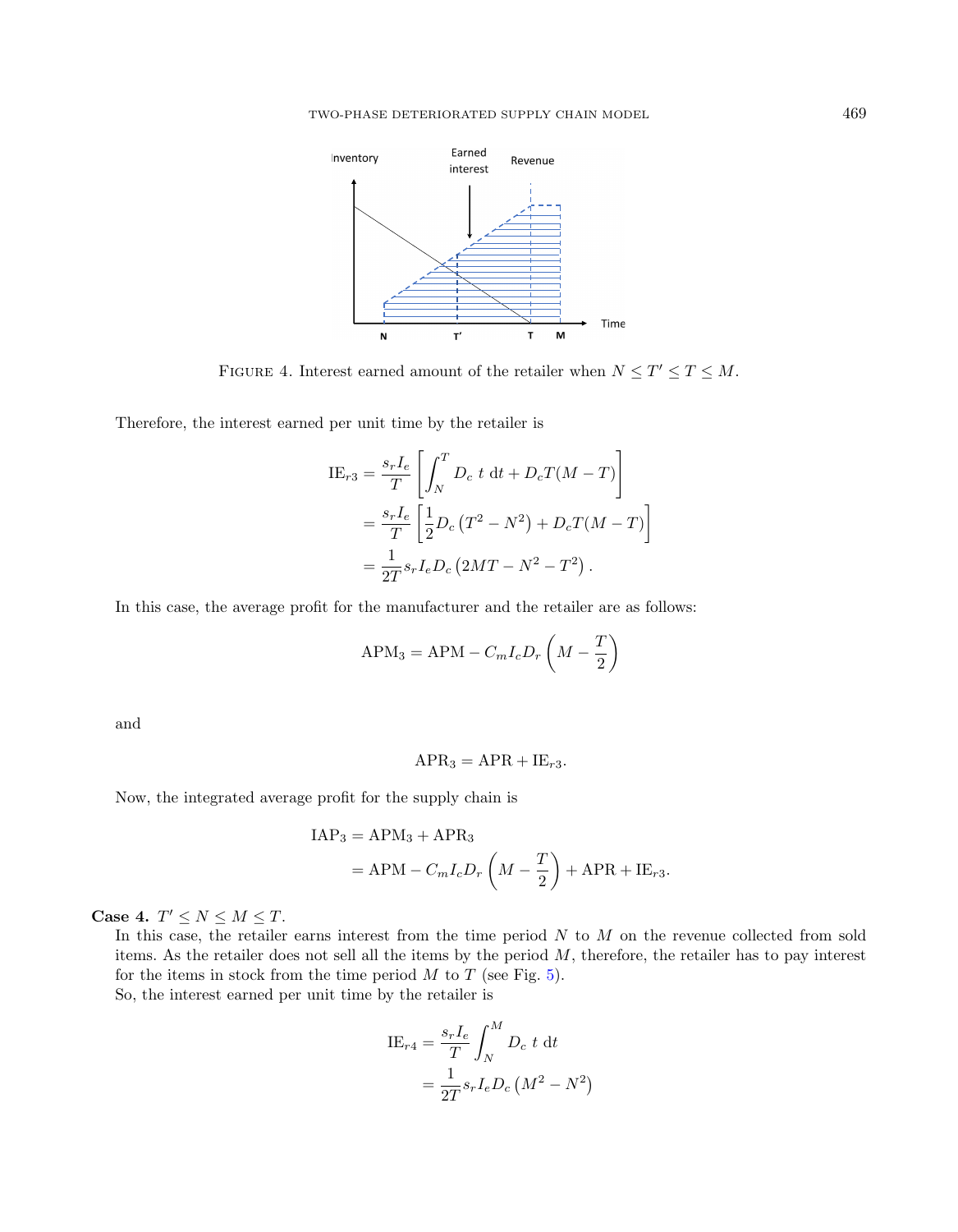<span id="page-13-0"></span>

FIGURE 5. Interest charged and earned amount of the retailer when  $T' \le N \le M \le T$ .

and the interest charged per unit time from the retailer is

$$
\begin{split} \text{IP}_{r4} &= \frac{s_m I_c}{T} \left( \int_M^T I_{R2}(t) \, \text{d}t \right) \\ &= \frac{s_m I_c}{T} \left[ \frac{1}{4} D_c \left( (\theta_2 + L - T)^2 - (\theta_2 + L - M)^2 \left( 1 - 2 \log \left( \frac{\theta_2 + L - M}{\theta_2 + L - T} \right) \right) \right) \right]. \end{split}
$$

In this case, the average profit for the manufacturer and the retailer are as follows:

$$
APM_4 = APM - \frac{1}{2T}C_bI_cDM^2
$$

and

$$
APR_4 = APR + IE_{r4} - IP_{r4}.
$$

Now, the integrated average profit for the supply chain is

$$
IAP_4 = APM_4 + APR_4
$$
  
= APM -  $\frac{1}{2T}C_bI_cDM^2 + APR + IE_{r4} - IP_{r4}$ .

Case 5.  $T' \leq N \leq T \leq M$ .

In this case, the credit period time offered by the manufacturer is greater than the retailer cycle time. Therefore, the retailer need not pay any interest. Moreover, the retailer earns interest on the collected revenue of sold items from time N to T and on the full revenue from the time T to M (see Fig. [6\)](#page-14-0). Therefore, the interest earned per unit time by the retailer is

$$
\begin{split} \text{IE}_{r5} &= \frac{s_r I_e}{T} \left[ \int_N^T D_c \ t \ \text{d}t + D_c T(M - T) \right] \\ &= \frac{s_r I_e}{T} \left[ \frac{1}{2} D_c \left( T^2 - N^2 \right) + D_c T(M - T) \right] \\ &= \frac{1}{2T} s_r I_e D_c \left( 2MT - N^2 - T^2 \right). \end{split}
$$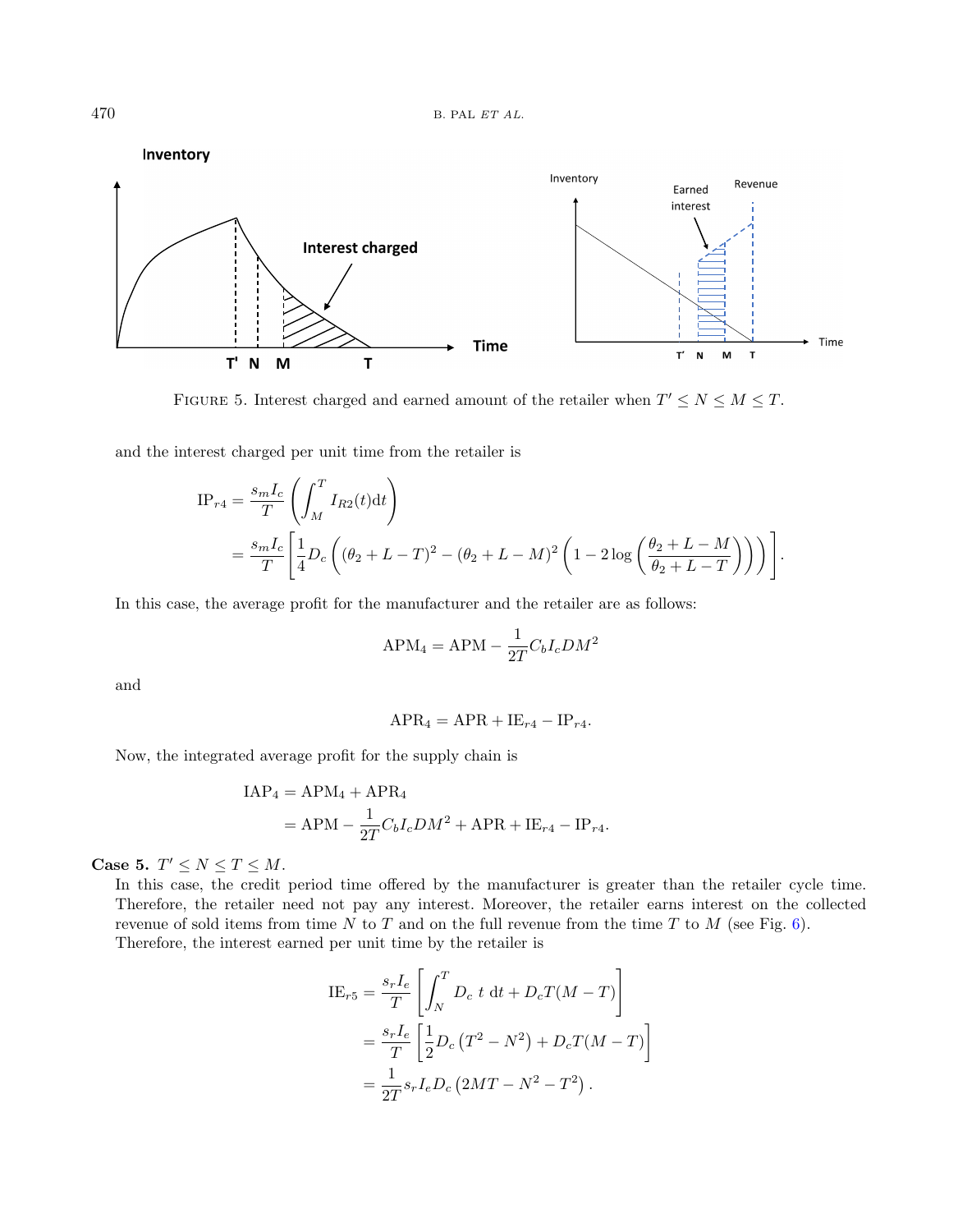<span id="page-14-0"></span>

FIGURE 6. Interest earned amount of the retailer when  $T' \le N \le T \le M$ .

In this case, the average profit for the manufacturer and the retailer are as follows:

$$
APM_5 = APM - C_bI_cD\left(M - \frac{T}{2}\right)
$$

and

$$
APR_5 = APR + IE_{r5}.
$$

Now, the integrated average profit for the supply chain is

$$
IAP_5 = APM_5 + APR_5
$$
  
= APM - C<sub>b</sub>I<sub>c</sub>D $\left(M - \frac{T}{2}\right)$  + APR + IE<sub>r5</sub>.

Case 6.  $T' \leq T \leq N \leq M$ .

In this case, both the credit period time offered by the manufacturer and the retailer is greater than the retailer cycle time. Therefore, the retailer earns interest on full revenue from the time  $N$  to  $M$  (see Fig. [7\)](#page-15-0). Therefore, the interest earned per unit time by the retailer is

$$
IE_{r6} = \frac{s_r I_e}{T} [D_c T(M - N)].
$$

In this case, the average profit for the manufacturer and the retailer are as follows:

$$
APM_6 = APM - C_bI_cD\left(M - \frac{T}{2}\right)
$$

and

$$
APR_6 = APR + IE_{r6}.
$$

Now, the integrated average profit for the supply chain is

$$
IAP_6 = APM_6 + APR_6
$$
  
= APM - C<sub>b</sub>I<sub>c</sub>D $\left(M - \frac{T}{2}\right)$  + APR + IE<sub>r6</sub>.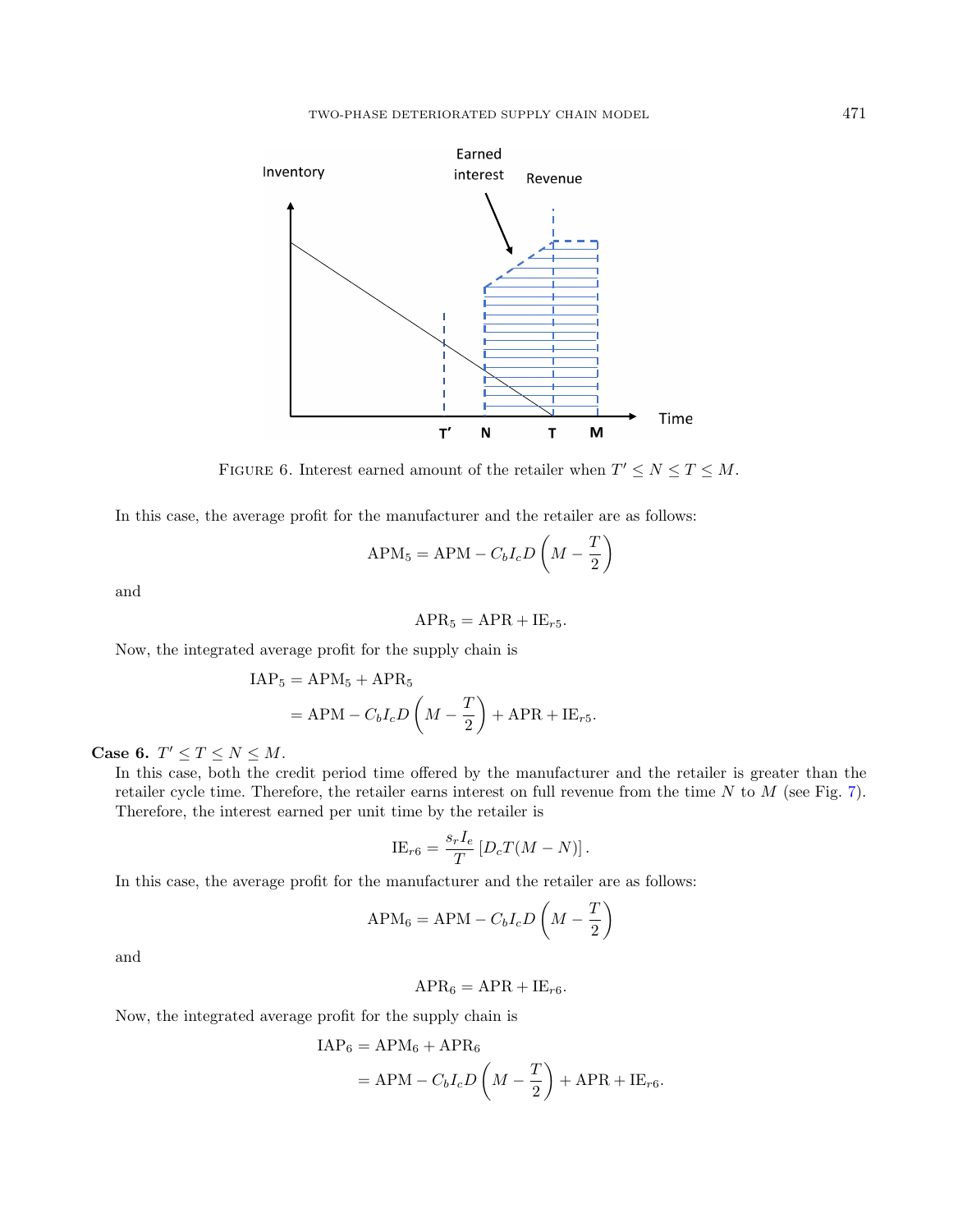<span id="page-15-0"></span>

<span id="page-15-1"></span>FIGURE 7. Interest earned amount of the retailer when  $T' \le T \le N \le M$ .

## 4.4. Integrated average profit

Integrated average profit for the supply chain is

$$
IAP = \begin{cases} IAP_1 = APM - \frac{1}{2T}C_bI_cDM^2 + APR + IE_{r1} - IP_{r1}, & N \le M \le T' \le T \\ IAP_2 = APM - \frac{1}{2T}C_bI_cDM^2 + APR + IE_{r2} - IP_{r2}, & N \le T' \le M \le T \\ IAP_3 = APM - C_bI_cD\left(M - \frac{T}{2}\right) + APR + IE_{r3}, & N \le T' \le T \le M \\ IAP_4 = APM - \frac{1}{2T}C_bI_cDM^2 + APR + IE_{r4} - IP_{r4}, & T' \le N \le M \le T \\ IAP_5 = APM - C_bI_cD\left(M - \frac{T}{2}\right) + APR + IE_{r5}, & T' \le N \le T \le M \\ IAP_6 = APM - C_bI_cD\left(M - \frac{T}{2}\right) + APR + IE_{r6}, & T' \le T \le N \le M. \end{cases}
$$
\n(4.5)

Substituting the values of APM, APR,  $\text{IE}_{r1}$ ,  $\text{IP}_{r1}$ ,  $\text{IE}_{r2}$ ,  $\text{IP}_{r2}$ ,  $\text{IE}_{r3}$ ,  $\text{IP}_{r3}$ ,  $\text{IE}_{r4}$ ,  $\text{IP}_{r4}$ ,  $\text{IE}_{r5}$ ,  $\text{IP}_{r5}$ ,  $\text{IE}_{r6}$ ,  $\text{IP}_{r6}$ ,  $t_1 = \frac{Q}{P}$ ,  $D_r(q, \rho) = \mu + \eta q + \delta \rho$ ,  $D_c(q, \rho) = \lambda + \eta q + \delta \rho$ ,  $T' = (\theta_1 + L) - (\theta_1 + L - t_1)^{\frac{P - \alpha P}{Dr}} (\theta_1 + L)^{1 - \frac{P - \alpha P}{Dr}}$ , and  $T = (\theta_2 + L) - (\theta_2 + L - T')^{\frac{D_r}{D_c}} (\theta_2 + L)^{1-\frac{D_r}{D_c}}$  respectively, in the above equation [\(4.5\)](#page-15-1) and after simplifying, the revised form of the average integrated profit for all cases are

<span id="page-15-2"></span>
$$
\pi(Q,q,\rho) = \begin{cases}\n\pi_1(Q,q,\rho), & N \leq M \leq T' \leq T \\
\pi_2(Q,q,\rho), & N \leq T' \leq M \leq T \\
\pi_3(Q,q,\rho), & N \leq T' \leq T \leq M \\
\pi_4(Q,q,\rho), & T' \leq N \leq M \leq T \\
\pi_5(Q,q,\rho), & T' \leq N \leq T \leq M \\
\pi_6(Q,q,\rho), & T' \leq T \leq N \leq M.\n\end{cases}
$$
\n(4.6)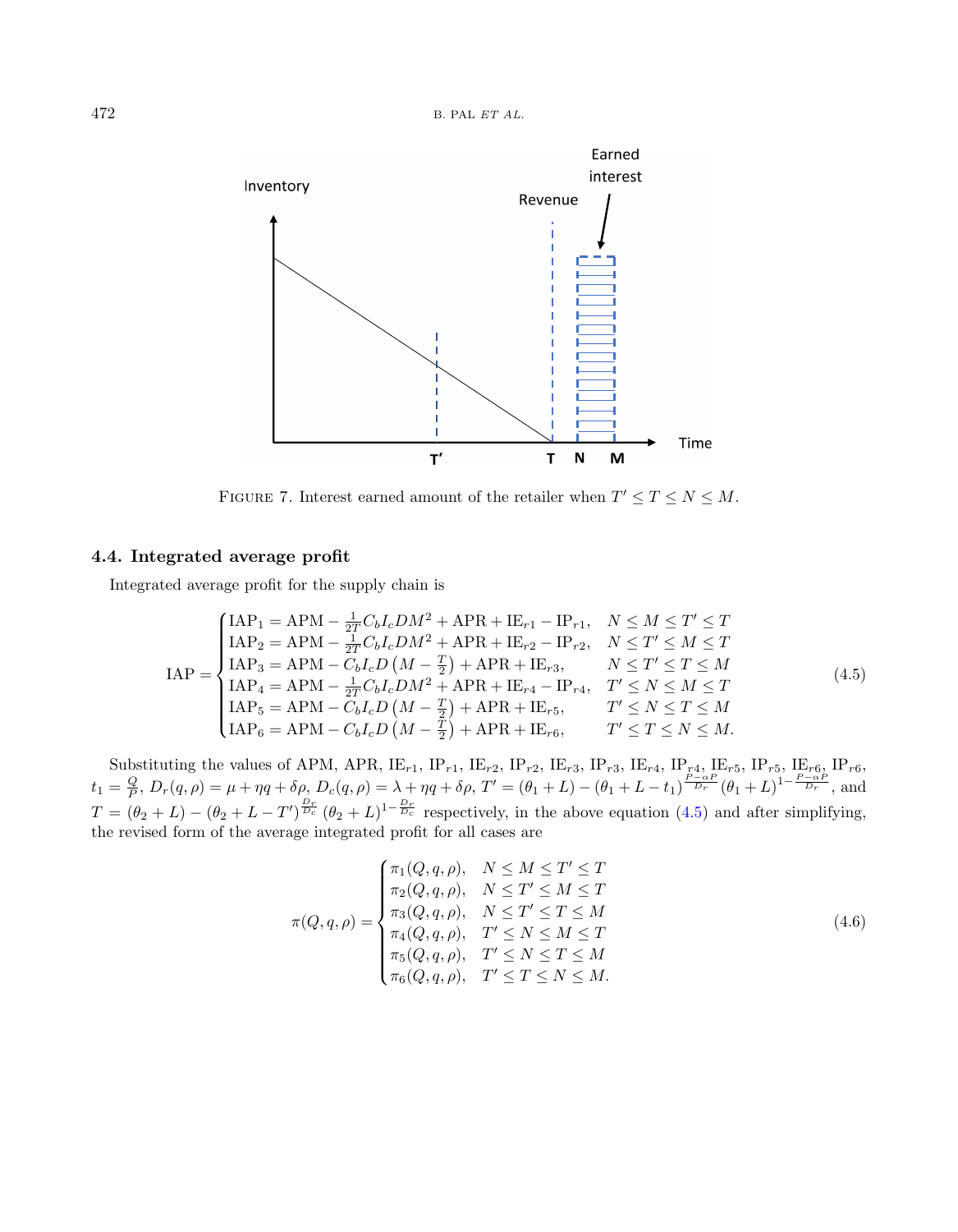## 4.5. Solution procedure

The integrated average profit function for the Case 1 is

$$
\pi_1(Q, q, \rho) = \frac{1}{T} \left[ s_m D_r T' - Q \left( C_m + \frac{F_C}{Q} \right) - H_M \left[ \frac{1}{4} (P - \alpha P - D_r) \left( (\theta_1 + L)^2 \right) \right] \right. \\ - (\theta_1 + L - t_1)^2 \left( 1 + 2 \log \left( \frac{\theta_1 + L}{\theta_1 + L - t_1} \right) \right) \right) \\ + \frac{1}{4} D_r \left( (\theta_1 + L - T')^2 - (\theta_1 + L - t_1)^2 \left( 1 - 2 \log \left( \frac{\theta_1 + L - t_1}{\theta_1 + L - T'} \right) \right) \right) \right] \\ - w (Q - \alpha Q - D_r T') - \xi Q q^2 \right] + \frac{1}{T} \left[ s_r D_c T - A_r - w (D_r T' - D_c T) \\ - H_R \left[ \frac{1}{4} (D_r - D_c) \left( (\theta_2 + L)^2 - (\theta_2 + L - T')^2 \left( 1 + 2 \log \left( \frac{\theta_2 + L}{\theta_2 + L - T'} \right) \right) \right) \right. \\ + \frac{1}{4} D_c \left( (\theta_2 + L - T)^2 - (\theta_2 + L - T')^2 \left( 1 - 2 \log \left( \frac{\theta_2 + L - T'}{\theta_2 + L - T'} \right) \right) \right) \right] - k Q \rho^2 \right] \\ + \frac{1}{2T} s_r I_e D_c (M^2 - N^2) - \frac{s_m I_c}{T} \left[ \frac{1}{4} (D_r - D_c) \left( (\theta_2 + L - M)^2 \left( \theta_2 + 2 \log \left( \frac{\theta_2 + L}{\theta_2 + L - M} \right) \right) \right. \\ - (\theta_2 + L - T')^2 \left( 1 + 2 \log \left( \frac{\theta_2 + L}{\theta_2 + L - T'} \right) \right) \right) + \frac{1}{4} D_c \left( (\theta_2 + L - T)^2 - (\theta_2 + L - T')^2 \right) \\ \times \left( 1 - 2 \log \left( \frac{\theta_2 + L - T'}{\theta_2 + L - T'} \right) \right) \right) \tag{4.7}
$$

Our target is to maximize the integrated average profit function  $\pi_1(Q, q, \rho)$  with respect to the constraints  $Q > 0$ ,  $0 < q < 1$  and  $0 < \rho < 1$  on the optimal strategies of  $Q$ , q, and  $\rho$ . We derive the first order and second order derivatives of  $\pi_1(Q, q, \rho)$  with respect to Q, q, and  $\rho$ . Solving the equations  $\frac{\partial \pi_1(Q, q, \rho)}{\partial Q} = 0$ ,  $\frac{\partial \pi_1(Q, q, \rho)}{\partial q} = 0$ , and  $\frac{\partial \pi_1(Q,q,\rho)}{\partial \rho} = 0$ , we get the values of  $Q = Q^*$ ,  $q = q^*$ , and  $\rho = \rho^*$ . These values will be optimal if the corresponding Hessian matrix of the integrated average profit function is negative definite.

i.e. if all the eigenvalues of the Hessian matrix,

<span id="page-16-0"></span>
$$
H = \begin{pmatrix} \frac{\partial^2 \pi_1(Q,q,\rho)}{\partial Q^2} & \frac{\partial^2 \pi_1(Q,q,\rho)}{\partial Q \partial q} & \frac{\partial^2 \pi_1(Q,q,\rho)}{\partial Q \partial \rho} \\ \frac{\partial^2 \pi_1(Q,q,\rho)}{\partial q \partial Q} & \frac{\partial^2 \pi_1(Q,q,\rho)}{\partial q^2} & \frac{\partial^2 \pi_1(Q,q,\rho)}{\partial q \partial \rho} \\ \frac{\partial^2 \pi_1(Q,q,\rho)}{\partial \rho \partial Q} & \frac{\partial^2 \pi_1(Q,q,\rho)}{\partial \rho \partial q} & \frac{\partial^2 \pi_1(Q,q,\rho)}{\partial \rho^2} \end{pmatrix}_{(Q^*, q^*, \rho^*)}
$$
 are negative.

It is tough to verify the condition analytically for its complicated form. The integrated average profit function for all the cases is highly non-linear and all the first and second-order derivatives of the profit function with respect to  $Q$ , q and  $\rho$  are too much complicated. That's why the analytical solution is not likely to derive for the integrated average profit function.

Maximum integrated average profit  $\pi_1^*(Q, q, \rho)$  for the Case 1 is obtained by substituting the values of  $Q^*, q^*,$ and  $\rho^*$  in equation [\(4.7\)](#page-16-0).

In a similar way as done for Case 1, the maximum integrated average profit for the remaining cases of [\(4.6\)](#page-15-2) can be derived.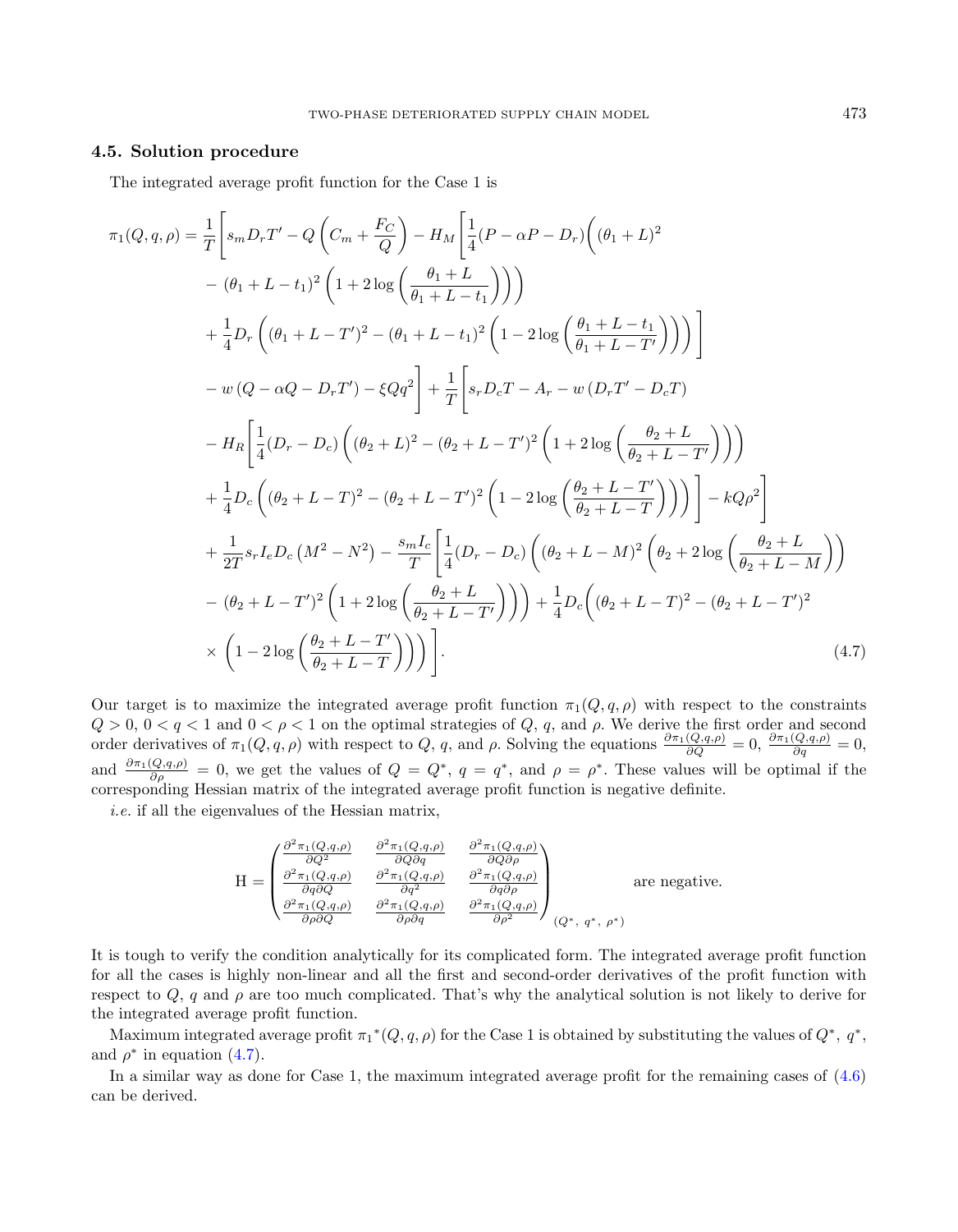<span id="page-17-1"></span>Table 2. Optimal outcomes of the numerical example.

| $\text{Case} 1-6$         | M    | N    |         |        |        |        | $T^{\prime\,*}$ | $T^*$  | $APM^*$      | $APR^*$   | $IAP^*$  |
|---------------------------|------|------|---------|--------|--------|--------|-----------------|--------|--------------|-----------|----------|
| $N \leq M \leq T' \leq T$ | 0.73 | 0.71 | 549.527 | 0.8712 | 0.8188 | 0.6869 | 0.7563          | 0.8743 | 15179.0      | 26 210.9  | 41 389.9 |
| $N \leq T' \leq M \leq T$ | 0.76 | 0.72 | 530.205 | 0.8621 | 0.8103 | 0.6628 | 0.7306          | 0.8454 | 14537.7      | 26 257.5  | 40795.2  |
| $N \leq T' \leq T \leq M$ | 1.50 | 1.20 | 907.663 | 0.8640 | 0.8121 | 1.1346 | 1.2368          | 1.4052 | 14632.9      | 26 6 20.7 | 41 253.6 |
| $T' \leq N \leq M \leq T$ | L.50 | 1.40 | 1006.2  | 0.8553 | 0.8038 | 1.2578 | 1.3674          | 1.5459 | 14 6 3 4 . 6 | 26 211.7  | 40 846.4 |
| $T' \leq N \leq T \leq M$ | 2.00 | 1.80 | 1323.51 | 0.8544 | 0.8030 | 1.6544 | 1.7789          | 1.9758 | 14838.1      | 26 268.3  | 41 106.4 |
| $T' \leq T \leq N \leq M$ | 3.3  | 3.2  | 2165.07 | 0.8341 | 0.7840 | 2.7063 | 2.7926          | 2.9213 | 14882.7      | 25628.3   | 40 511.0 |

Notes. Bold faces of the values indicate highest values of APM, APR and IAP respectively among the six cases of credit policy.

#### 4.6. Solution algorithm

For Case 1:  $N \leq M \leq T' \leq T$ .

Step 1. Put the parameters' value.

- Step 2. Compute all the first order and second order partial derivatives of  $\pi_1(Q, q, \rho)$  with respect to Q, q and  $\rho$ .
- **Step 3.** Solve the equations  $\frac{\partial \pi_1(Q,q,\rho)}{\partial Q} = 0$ ,  $\frac{\partial \pi_1(Q,q,\rho)}{\partial q} = 0$  and  $\frac{\partial \pi_1(Q,q,\rho)}{\partial \rho} = 0$ , to find the values of Q, q, and  $\rho$ .

**Step 4.** Find the the values of  $T'$  and T.

- **Step 5.** If the condition  $N \leq M \leq T' \leq T$  is satisfied, go to step 6; else go to step 1.
- Step 6. Derive the Hessian matrix  $H$ .
- **Step 7.** If the Hessian matrix  $H$  is negative definite, go to next step; else go to step 1.
- **Step 8.** The values  $Q = Q^*$ ,  $q = q^*$ , and  $\rho = \rho^*$  in step 3 are the optimal solutions.
- Step 9. Compute the integrated average profit  $\pi_1^*(Q, q, \rho)$  by substituting the values of  $Q^*, q^*$ , and  $\rho^*$  in the  $\pi_1(Q,q,\rho).$

Step 10. Procedure terminates.

For the others cases, the same algorithm mentioned above to be followed to obtain the integrated average profit functions.

## 5. Numerical examples

<span id="page-17-0"></span>The parameters value in appropriate units are as follows:

Retailer's set-up cost  $(A_r) = $60$ , production rate  $(P) = 800$  units per unit time, percentage of imperfect item production ( $\alpha$ ) = 0.1%, selling price of the manufacturer  $(s_m)$  = \$35, retailer selling price  $(s_r)$  = \$50, holding cost of the manufacturer  $(H_M) = $1.2$  per unit item per unit time, holding cost of the retailer  $(H_R) = $1.3$  per unit item per unit time, maximum lifetime of the products  $(L) = 2$  years, deterioration cost  $(w) = $10$  per unit item, material cost  $(C_m) = $5$  per unit item, fixed cost at the manufacturer level  $(F_C) = $50$ , interest charged rate  $(I_c) = $0.09$  per year, interest earned rate  $(I_e) = $0.07$  per year,  $\lambda = 500$ ,  $\delta = 25$ ,  $\eta = 28$ ,  $\mu = 600$ ,  $\xi = 2$ ,  $k = 1.9, \theta_1 = 1.1, \theta_2 = 1.2.$ 

By using Wolfram Mathematica 11 software, the obtained optimal results of all cases are given in the Table [2.](#page-17-1)

Bold faces of the values in Table [2](#page-17-1) shows that Case 1 is profitable for the integrated chain, individually manufacturer and retailer gets more profit in Case 1 and Case 3 respectively with respect to the proposed numerical data.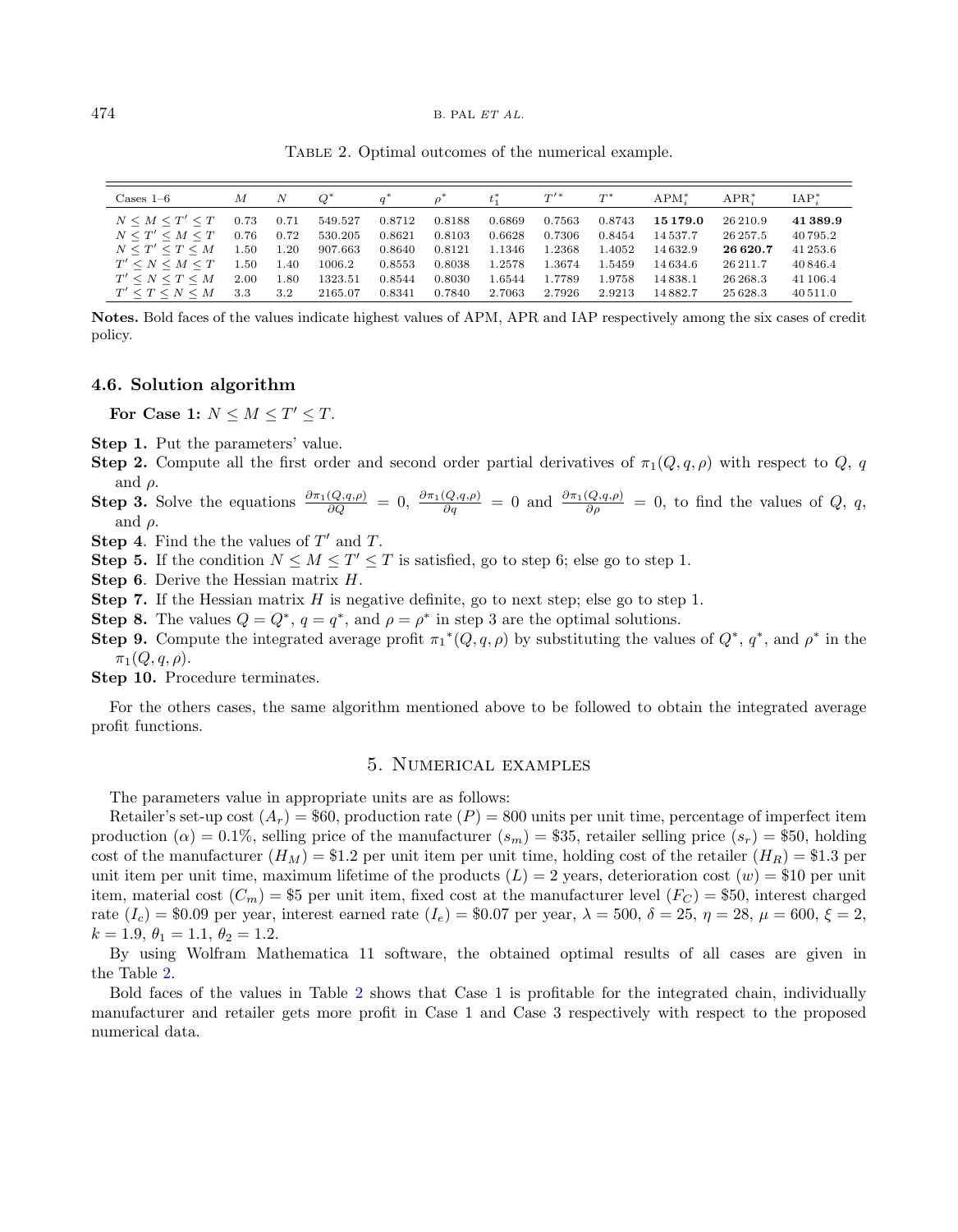| Cases  | Eigenvalues of the Hessian matrix |
|--------|-----------------------------------|
| Case 1 | $(-2809.42, -2433.48, -0.000461)$ |
| Case 2 | $(-2805.83, -2428.34, -0.005044)$ |
| Case 3 | $(-2844.01, -2499.38, -0.002812)$ |
| Case 4 | $(-2849.63, -2517.99, -0.002270)$ |
| Case 5 | $(-2886.84, -2589.14, -0.001669)$ |
| Case 6 | $(-3036.86, -2847.04, -0.001020)$ |

The eigenvalues of the Hessian matrix of the integrated average profit function for all the cases are

All the mentioned eigenvalues of the Hessian matrix are negative for all cases. Therefore, for the above solutions, the expected average profit is maximum for all the six cases.

## 6. Sensitivity analysis

<span id="page-18-0"></span>Here, we conduct the sensitivity of the key parameters for Case 1 with the help of numerical example. The Table [3](#page-19-0) reveals how the decision variables, cycle time, manufacturer's average profit, retailer's average profit, and integrated average profit behave with respect to the changes in the key parameters.

The Table [3](#page-19-0) shows that:

- The IAP, APR, and  $\rho$  increase when the manufacturer offered credit period increases whereas the APM, Q, q, production run time, and inventory cycle time decreases. Here, the APM decreases as the Q decreases and the credit period offered by manufacturer increases. Again, the T decreases due to the decreasing effect of Q. APR increases as the retailer get more credit benefits from the manufacturer. We see that an increasing percentage of APR is less than the decreasing percentage of the APM, but since the average profit of the retailer is much more than the manufacturer, as a consequence IAP is increasing.
- When the retailer offered credit period increases, the APM,  $Q$ , and T increases whereas the IAP, APR, q, and  $\rho$  decrease. As the Q increases, the T increases. Since the retailer provides more credit benefits to the customer, the average profit of the retailer decreases. The values of IAP are downwards with the upward values of the retailer's offered credit period, as the APR is much more than the APM.
- The IAP,  $Q, T$ , and APM increases as interest charged increases, meanwhile q,  $\rho$ , and APR increases. Due to the reducing effect of Q, the T decreases. With the rising values of interest charged, manufacturer profit decreases, and its negative impact reflects on integrated profit.
- A higher interest earned yields higher IAP, higher APR, higher q, higher  $\rho$ , lower  $Q$ , lower  $T$ , and lower APM. As the Q decreases, the APM decreases. Again, the average profit of the retailer is much more than the manufacturer, as a result, the IAP increases.
- If the manufacturer increases the production rate then IAP,  $q$ ,  $\rho$ ,  $Q$ ,  $T$ , and the APM decrease and the APR increases. As the  $Q$  decreases,  $T$  as well as APM decrease. Since decreasing percentage of APM is much more than increasing percentage of APR, the IAP decreases.
- When the percentage of imperfect production increases, IAP,  $q$ ,  $\rho$ , APR decreases whereas  $Q$ , APM, and T increase. Again, the IAP decreases as the average profit of the retailer is much more than the average profit of the manufacturer.
- When material cost increases, IAP, q,  $\rho$ , Q, T, and APM decrease, whereas the APR increases. As the Q decreases, T decreases. Since, the average profit increasing percentage rate of the retailer is much less than the decreasing percentage rate of the APM, the IAP decreases with higher values of the material cost.
- APM, Q decrease with the increasing effect of the product life-time. As lot-size decreases, the inventory cycle decreases. Manufacturer average profit decreasing rate is higher than retailer average profit increasing rate, the resultant effect make IAP downwards.
- A higher holding cost at the manufacturer's level yields lower IAP, higher APR, lower APM, lower inventory cycle, higher  $\rho$ , higher q, and lower Q. As lot-size decreases, T decreases. The IAP decreases marginally as the decreasing percentage rate of the APM is more than the increasing percentage rate of the APR.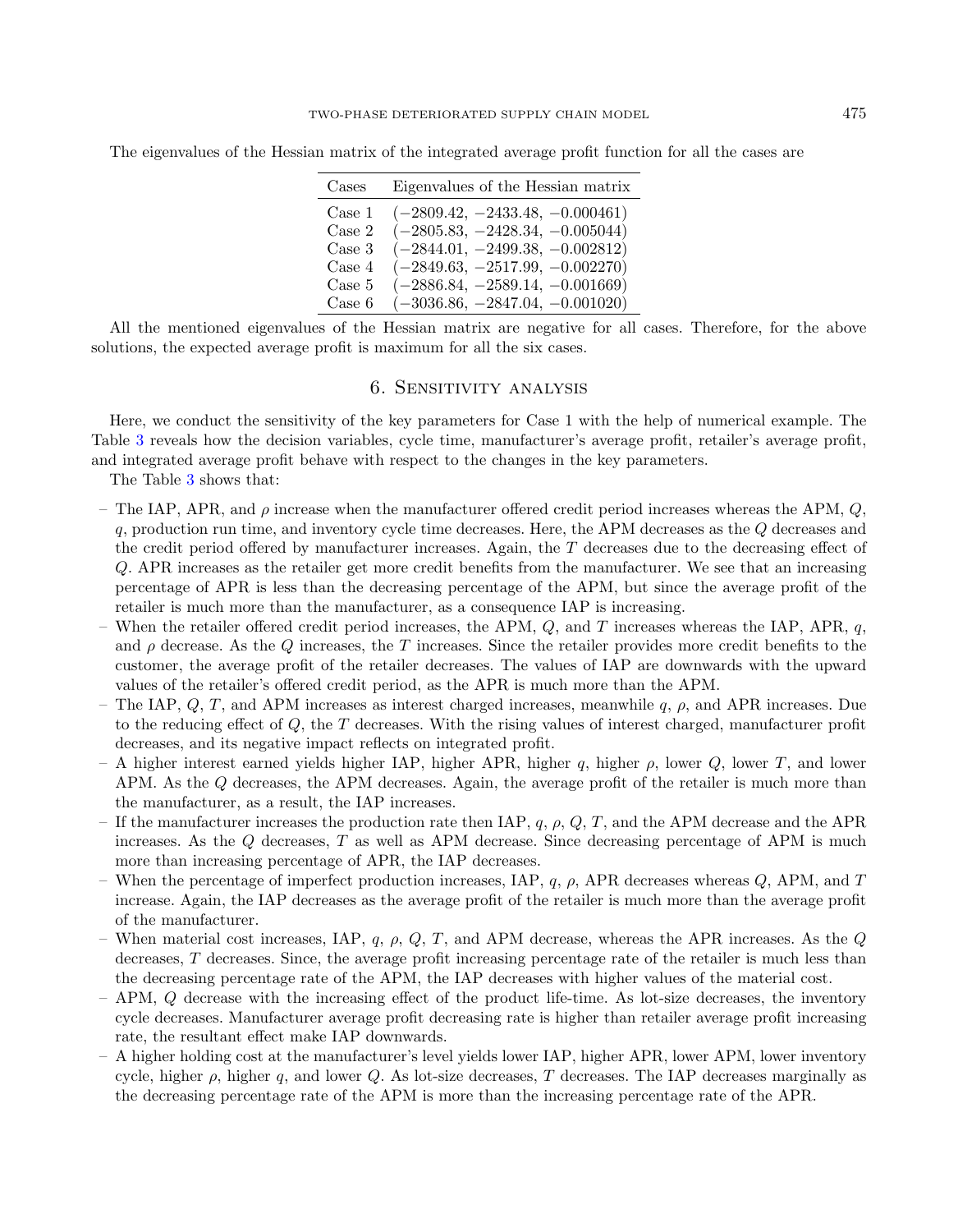<span id="page-19-0"></span>

|  |  | TABLE 3. Sensitivity of the key parameters. |
|--|--|---------------------------------------------|
|  |  |                                             |

|                  | Parameter   |                      |                            | Percentage change of the optimal values |                      |                      |                            |                                  |
|------------------|-------------|----------------------|----------------------------|-----------------------------------------|----------------------|----------------------|----------------------------|----------------------------------|
|                  | value       | $Q^*$                | $q^*$                      | $\rho^*$                                | $\overline{T^*}$     | $APM_1^*$            | $APR1*$                    | $IAP_1^*$                        |
|                  | 0.728       | 2.17478              | $-0.027477$                | $-0.027477$                             | 2.08693              | 0.054965             | $-0.043750$                | $-0.007548$                      |
| $\cal M$         | 0.729       | 1.08842              | $-0.013764$                | $-0.013764$                             | 1.04495              | 0.027617             | $-0.021988$                | $-0.003796$                      |
|                  | 0.731       | $-1.09073$           | 0.013819                   | 0.013819                                | $-1.04817$           | $-0.027901$          | 0.022223                   | $\, 0.003841 \,$                 |
|                  | 0.732       | $-2.18403$           | 0.027697                   | 0.027697                                | $-2.09982$           | $-0.056103$          | 0.044694                   | 0.007728                         |
|                  | 0.708       | $-2.13438$           | 0.027860                   | 0.027860                                | $-2.0521$            | $-0.051659$          | 0.041839                   | 0.007550                         |
| $\boldsymbol{N}$ | 0.709       | $-1.06742$           | 0.013916                   | 0.013916                                | $-1.02579$           | $-0.025739$          | 0.020840                   | 0.003758                         |
|                  | 0.711       | 1.0681               | $-0.013893$                | $-0.013893$                             | 1.02549              | 0.025570             | $-0.02069$                 | $-0.003725$                      |
|                  | 0.712       | 2.13713              | $-0.027765$                | $-0.027765$                             | 2.05089              | $\,0.050982\,$       | $-0.041238$                | $-0.007418$                      |
|                  | 0.088       | 1.55777              | $-0.011654$                | $-0.011654$                             | 1.49469              | 0.049643             | $-0.019489$                | 0.005864                         |
| $I_c$            | 0.089       | 0.768634             | $-0.005704$                | $-0.005704$                             | 0.737761             | 0.024673             | $-0.009674$                | 0.002922                         |
|                  | 0.091       | $-0.749103$          | 0.005470                   | 0.005470                                | $-0.71949$           | $-0.024392$          | 0.009542                   | $-0.002903$                      |
|                  | 0.092       | $-1.47958$           | 0.010717                   | 0.010717                                | $-1.42154$           | $-0.048518$          | 0.018960                   | $-0.005786$                      |
|                  | 0.068       | 0.618591             | $-0.008050$                | $-0.008050$                             | 0.594026             | 0.014831             | $-0.012002$                | $-0.002162$                      |
| $\mathcal{I}_e$  | 0.069       | 0.309327             | $-0.004027$                | $-0.004027$                             | 0.297084             | 0.007424             | $-0.006009$                | $-0.001082$                      |
|                  | 0.071       | $-0.309396$          | 0.004030                   | 0.004030                                | $-0.29723$           | $-0.007441$          | 0.006024                   | 0.001086                         |
|                  | 0.072       | $-0.618866$          | 0.008064                   | 0.008064                                | $-0.594613$          | $-0.014900$          | 0.012063                   | $0.002175\,$                     |
|                  | 798         | 3.1001               | 0.010065                   | 0.010065                                | 3.00085              | 0.096110             | $-0.041255$                | 0.009121                         |
| $\boldsymbol{P}$ | 799         | 1.49536              | 0.005255                   | 0.005241                                | 1.44854              | 0.046730             | $-0.019930$                | 0.004517                         |
|                  | 801         | $-1.40002$           | $-0.005602$                | $-0.005602$                             | $-1.35795$           | $-0.044405$          | 0.018713                   | $-0.004434$                      |
|                  | 802         | $-2.71614$           | $-0.011492$                | $-0.011492$                             | $-2.63607$           | $-0.086748$          | 0.036354                   | $-0.008791$                      |
|                  | 0.098       | $-2.40318$           | 0.202016                   | 0.202016                                | $-2.13835$           | $-0.020418$          | 0.040893                   | 0.018408                         |
| $\alpha$         | 0.099       | $-1.23057$           | 0.10111                    | 0.10111                                 | $-1.0956$            | $-0.010866$          | 0.020800                   | 0.009187                         |
|                  | 0.101       | 1.29477              | $-0.101355$                | $-0.101342$                             | 1.15415              | 0.012320             | $-0.021585$                | $-0.009151$                      |
|                  | 0.102       | 2.66106              | $-0.20297$                 | $-0.20297$                              | $2.37352\,$          | 0.0262541            | $-0.044044$                | $-0.018263$                      |
|                  | 4.9         | 0.600167             | 0.110938                   | 0.110938                                | 0.568037             | 0.435412             | $-0.005589$                | 0.156141                         |
| $C_m$            | 4.95        | 0.294239             | 0.055559                   | 0.055559                                | 0.278453             | 0.217558             | $-0.002713$                | 0.078067                         |
|                  | $5.05\,$    | $-0.283293$          | $-0.055726$                | $-0.055726$                             | $-0.268025$          | $-0.217278$          | 0.002561<br>0.004979       | $-0.078061$                      |
|                  | 5.1<br>1.98 | $-0.556316$          | $-0.111611$                | $-0.111611$                             | $-0.526263$          | $-0.434293$          |                            | $-0.156117$                      |
| L                | 1.99        | 0.506092<br>0.250869 | $-0.013598$<br>$-0.006751$ | $-0.013598$<br>$-0.006751$              | 0.460538<br>0.228317 | 0.022039<br>0.010942 | $-0.011089$<br>$-0.005504$ | 0.001060<br>$\!\!\!\!\!0.000527$ |
|                  | $2.01\,$    | $-0.246642$          | 0.006658                   | 0.006658                                | $-0.224527$          | $-0.010791$          | 0.005424                   | $-0.000522$                      |
|                  | 2.02        | $-0.48918$           | 0.013225                   | 0.013225                                | $-0.445371$          | $-0.021434$          | 0.010771                   | $-0.001040$                      |
|                  | 1.18        | 0.276028             | $-0.008085$                | $-0.008085$                             | 0.26542              | 0.009511             | $-0.003943$                | 0.000991                         |
| $H_M$            | 1.19        | 0.137664             | $-0.004035$                | $-0.004035$                             | 0.132382             | 0.004747             | $-0.001967$                | 0.000495                         |
|                  | $1.21\,$    | $-0.136972$          | 0.004021                   | 0.004021                                | $-0.131732$          | $-0.004730$          | 0.001958                   | $-0.000494$                      |
|                  | 1.22        | $-0.273258$          | 0.008028                   | 0.008028                                | $-0.262819$          | $-0.009442$          | 0.003907                   | $-0.000988$                      |
|                  | 1.28        | 0.437852             | $-0.004214$                | $-0.004214$                             | 0.420394             | 0.010444             | $-0.003420$                | 0.001664                         |
| $H_R$            | 1.29        | 0.218116             | $-0.002098$                | $-0.002098$                             | 0.209439             | 0.005207             | $-0.001702$                | 0.000831                         |
|                  | $1.31\,$    | $-0.216517$          | 0.002081                   | 0.002081                                | $-0.207944$          | $-0.005176$          | 0.001687                   | $-0.000830$                      |
|                  | 1.32        | $-0.431458$          | 0.004146                   | 0.004146                                | $-0.414413$          | $-0.010322$          | 0.003359                   | $-0.001658$                      |
|                  | 9.88        | 2.05923              | $-0.032526$                | $-0.032525$                             | 1.97661              | 0.055706             | $-0.022626$                | 0.006101                         |
| $\boldsymbol{w}$ | 9.94        | 1.00646              | $-0.015947$                | $-0.015947$                             | 0.966532             | 0.027346             | $-0.011047$                | $\, 0.003033\,$                  |
|                  | 10.06       | $-0.96415$           | 0.015368                   | $\, 0.015368\,$                         | $-0.926699$          | $-0.026417$          | 0.01056                    | $-0.003001$                      |
|                  | 10.12       | $-1.88946$           | $0.030203\,$               | 0.030203                                | $-1.8168$            | $-0.051978$          | 0.020674                   | $-0.005970$                      |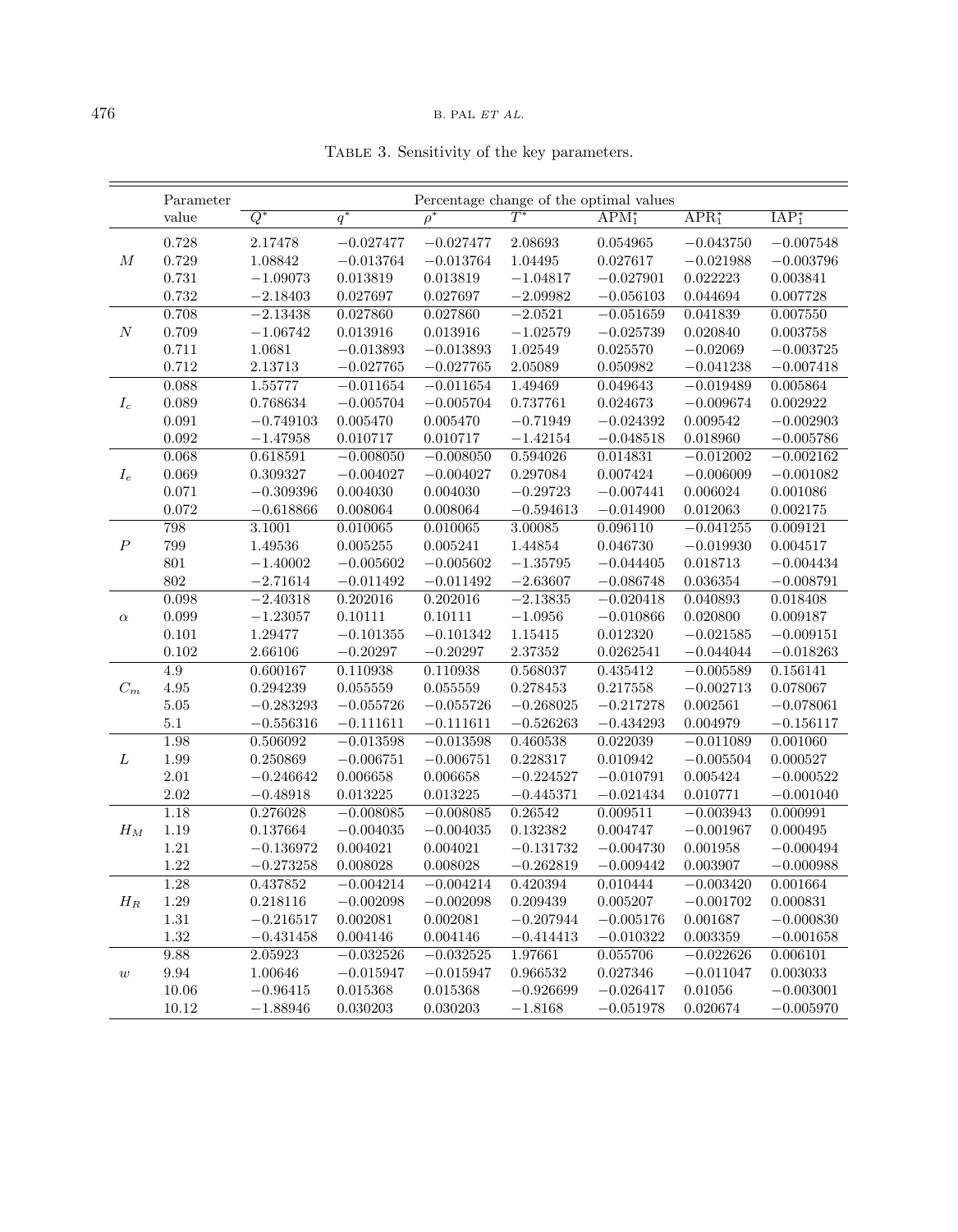- A higher holding cost at the retailer's level yields lower IAP, marginal higher APR, lower APM, lower inventory cycle, higher  $\rho$ , higher q, and lower  $Q$ .
- When the cost of deterioration increases, IAP, APM, inventory cycle time, and Q decrease whereas q,  $\rho$ , and APR increase. As the decreasing percentage of the APM is much more than the increasing percentage of the APR, the resultant effect decreases the IAP.

## 6.1. Managerial insight

Using this model, the members of a supply chain can determine optimal production lot-size, optimal QIE, and optimal promotional effort, etc. and could earn maximum profit. The proposed model is suitable for bakery product industries, milk product industries and all other manufacturing industries where the produced items deteriorate with time as well as the demand of the products sensitive to QIE and promotional effort.

The under mention conclusions can be noted from the sensitivity analysis of the model.

- With increasing values of the parameters N and  $\alpha$ , the production lot-size increases and the production lot-size decreases for the increasing values of M, I<sub>c</sub>, I<sub>e</sub>, P, L, H<sub>M</sub>, H<sub>R</sub>, C<sub>m</sub>, k,  $\xi$ , and w.
- With the higher values of the parameters  $N, \alpha, \xi$ , and  $C_m$ , the QIE of the product decreases but the increasing values of the parameters  $M$ ,  $I_c$ ,  $I_e$ ,  $P$ ,  $L$ ,  $H_M$ ,  $k$ ,  $H_R$ , and w increase the QIE of the product.
- The promotional effort increases when the parameters  $M, I_c, I_e, P, L, H_M, H_R, \xi$ , and w increase and decreases when the parameters  $N$ ,  $\alpha$ ,  $k$ , and  $C_m$  increase.
- With the rising values of the parameters N, I<sub>c</sub>, P,  $\alpha$ , L, H<sub>M</sub>, H<sub>R</sub>, C<sub>m</sub>, k,  $\xi$ , and w, the integrated average profit is falling down but the integrated average profit is rising up when the parameters M and  $I_e$  increase.
- Retailer and the manufacturer should suitably adjust the offered credit period to gain the optimal profit.
- When both credit periods provided by the manufacturer and the retailer lie within the manufacturer's cycle, the integrated profit of the chain is maximum.
- The concept of rising imperfect production percentage makes the manufacturer's less profitable, which is not always right. In this context, the production quantity increases enough to meet the expected profit.
- The extended lifetime of the product does not always imply more profit for the integrated system due to lesser production.
- Although, quality effort and promotional effort stimulate the market demand, it is not always economically profitable for the supply chain.
- Higher deterioration cost reflects its negative effect on the manufacturer's profit as well as on integrated profit of the chain.

## 7. Conclusion

<span id="page-20-0"></span>Managing inventory for the deteriorating items is a vital factor for every company. Nowadays, every company gives more attention to control the deterioration and to manage the required quality of the products to enhance their market potential. The demand of a product can be boosted by the advertisement of the product as it is used for motivating the consumer to buy the products. On the other hand, trade credit is one of the widespread as well as an acceptable policy for inventory management. Applying this policy, the upper stream member can enhance their market demand and the down-stream member can use the period for their benefit.

By memorizing the above, we have framed a two-layer supply chain model for deteriorating items consisting of a manufacturer and a retailer under a two-stage trade credit policy with variable demand. The production process is not perfect, and some percentage of the produced items are imperfect. We have considered different rates of time-dependent deterioration of the product for the manufacturer and retailer level with the product's fixed lifetime. The retailer and the customer demand have assumed sensitive on the QIE and promotional effort. After formulating an integrated total profit function, we have derived the optimum values of the production lot-size, QIE, and promotional effort so that the integrated profit be maximized. From the numerical section, it is clear that Case 1 is profitable for the integrated chain. By using this model, the manufacturer and the retailer can take optimal decisions on the lot size, QIE, and promotional effort, etc.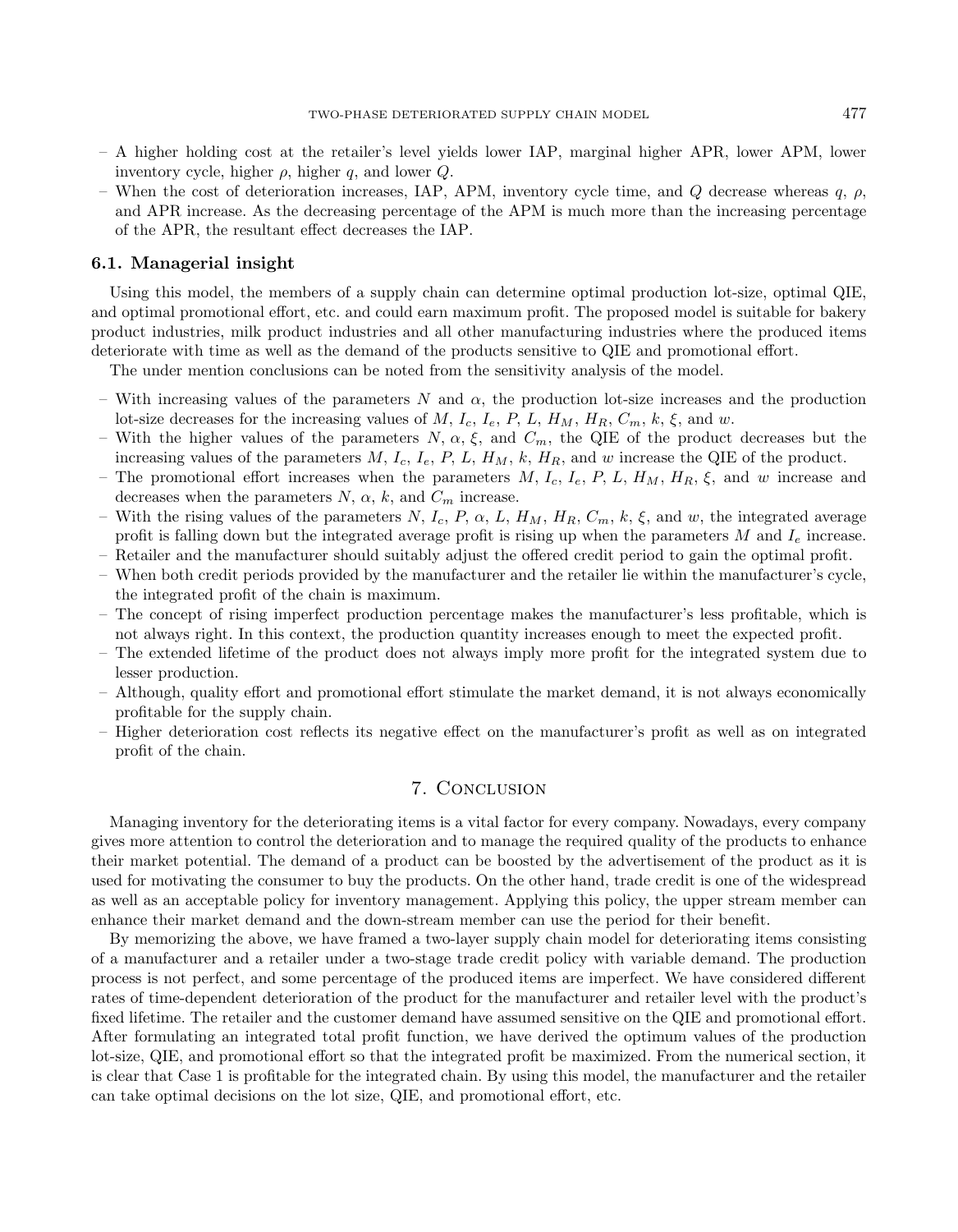<span id="page-21-16"></span>It is observed that the members of the chain have to give more attention to the offered credit period, production rate, material cost and lifetime of the product because the profit of the member can diminish for the wrong decisions on them. This paper reveals that, though QIE and promotional effort stimulates the market demand, it is economically profitable for the supply chain when its plan of activity is carefully designed. The supply chain members have to be more careful about  $M$ ,  $N$ ,  $P$ ,  $L$ ,  $w$  as these parameters are more sensitive compared to others.

<span id="page-21-11"></span><span id="page-21-6"></span><span id="page-21-4"></span>We developed this model without including the shortages, market competition, and rework of imperfect items. Further studies can be done by considering selling price-sensitive demand, relaxing zero inventory levels at the terminal point of the total inventory cycle, market competition, and preservative maintenance, etc.

<span id="page-21-14"></span><span id="page-21-12"></span><span id="page-21-7"></span>Acknowledgements. The authors would like to express their gratitude to the editors and referees for their valuable suggestions and corrections to enhance the clarity of the article.

## **REFERENCES**

- <span id="page-21-15"></span><span id="page-21-1"></span>[1] W. Ahmed and B. Sarkar, Management of next-generation energy using a triple bottom line approach under a supply chain framework. Res. Conserv. Recycl. 150 (2019) 104431.
- <span id="page-21-3"></span>[2] T. Avinadav, A. Herbon and U. Spiegel, Optimal inventory policy for a perishable item with demand function sensitive to price and time. Int. J. Prod. Econ. 144 (2013) 497–506.
- <span id="page-21-2"></span>[3] Q. Bai, X. Xu, M. Chen and Q. Luo, A two-echelon supply chain coordination for deteriorating item with a multi-variable continuous demand function. Int. J. Syst. Sci.: Oper. Logistics 2 (2015) 49–62.
- [4] L.E. Cárdenas-Barrón and S.S. Sana, A production-inventory model for a two-echelon supply chain when demand is dependent on sales teams' initiatives. Int. J. Prod. Econ. 155 (2014) 249–258.
- <span id="page-21-17"></span>[5] L.E. Cárdenas-Barrón and S.S. Sana, Multi-item EOQ inventory model in a two-layer supply chain while demand varies with promotional effort. Appl. Math. Modell. 39 (2015) 6725–6737.
- <span id="page-21-8"></span>[6] T. Chen, Optimizing pricing, replenishment and rework decision for imperfect and deteriorating items in a manufacturer-retailer channel. Int. J. Prod. Econ. 183 (2017) 539–550.
- <span id="page-21-0"></span>[7] T. Chen and J. Teng, Inventory and credit decisions for time-varying deteriorating items with up-stream and down-stream trade credit financing by discounted cash flow analysis. Eur. J. Oper. Res. 243 (2015) 556–575.
- <span id="page-21-19"></span><span id="page-21-13"></span>[8] K.J. Chung, S.K. Goyal and Y.F. Huang, The optimal inventory policies under permissible delay in payments depending on the ordering quantity. Int. J. Prod. Econ. 95 (2005) 203–213.
- <span id="page-21-5"></span>[9] R. Hlioui, A. Gharbi and A. Hajji, Joint supplier selection, production and replenishment of an unreliable manufacturingoriented supply chain. Int. J. Prod. Econ. 187 (2017) 53–67.
- <span id="page-21-9"></span>[10] C.H. Ho, The optimal integrated inventory policy with price-and-credit-linked demand under two-level trade credit. Comput. Ind. Eng. 60 (2011) 117–126.
- <span id="page-21-18"></span>[11] Y.F. Huang, Optimal retailer's replenishment decisions in the EPQ model under two levels of trade credit policy. Eur. J. Oper. Res. 176 (2007) 1577–1591.
- <span id="page-21-10"></span>[12] M.W. Iqbal and B. Sarkar, Recycling of lifetime dependent deteriorated products through different supply chains. RAIRO:OR 53 (2019) 129–156.
- <span id="page-21-21"></span>[13] C.K. Jaggi, S. Tiwari and S.K. Goel, Credit financing in economic ordering policies for non-instantaneous deteriorating items with price dependent demand and two storage facilities. Ann. Oper. Res. 248 (2017) 253-280.
- <span id="page-21-20"></span>[14] H. Krishnan, R. Kapuscinski and D.A. Butz, Coordinating contracts for decentralized supply chains with retailer promotional effort. Manage. Sci. 50 (2004) 48–63.
- [15] M. Lashgari, A.A. Taleizadeh and S.S. Sana, An inventory control problem for deteriorating items with back-ordering and financial considerations under two levels of trade credit linked to order quantity. J. Ind. Manage. Optim. 12 (2016) 1091–1119.
- [16] Z. Lou, X. Lou and F. Hou, Competition and cooperation models for dynamic pricing of perishable products in a two-echelon supply chain. RAIRO:OR 55 (2021) S2619–S2632.
- [17] P. Maa, H. Wang and J. Shang, Supply chain channel strategies with quality and marketing effort-dependent demand. Int. J. Prod. Econ. 144 (2013) 572–581.
- [18] R. Maihami, B. Karimi and S.M.T. Ghomi, Effect of two-echelon trade credit on pricing-inventory policy of non-instantaneous deteriorating products with probabilistic demand and deterioration functions. Ann. Oper. Res. 257 (2017) 237–273.
- [19] A. Mandal and B. Pal, Optimizing profit for pricing and advertisement sensitive demand under unreliable production system. To appear in: Int. J. Syst. Sci. Oper. Logistics (2019). DOI: [10.1080/23302674.2019.1646835](https://doi.org/10.1080/23302674.2019.1646835).
- [20] A. Mandal and B. Pal, Unreliable EPQ model with variable demand under two-tier credit financing. J. Ind. Prod. Eng. 37 (2020) 370–386.
- [21] U. Mishra, J. Wu and B. Sarkar, A sustainable production-inventory model for a controllable carbon emissions rate under shortages. J. Cleaner Prod. 256 (2020) 120268.
- [22] M. Mishra, S. Hota, S. Ghosh and B. Sarkar, Controlling waste and carbon emission for a sustainable closed-loop supply chain management under a cap-and-trade strategy. Mathematics 8 (2020) 466.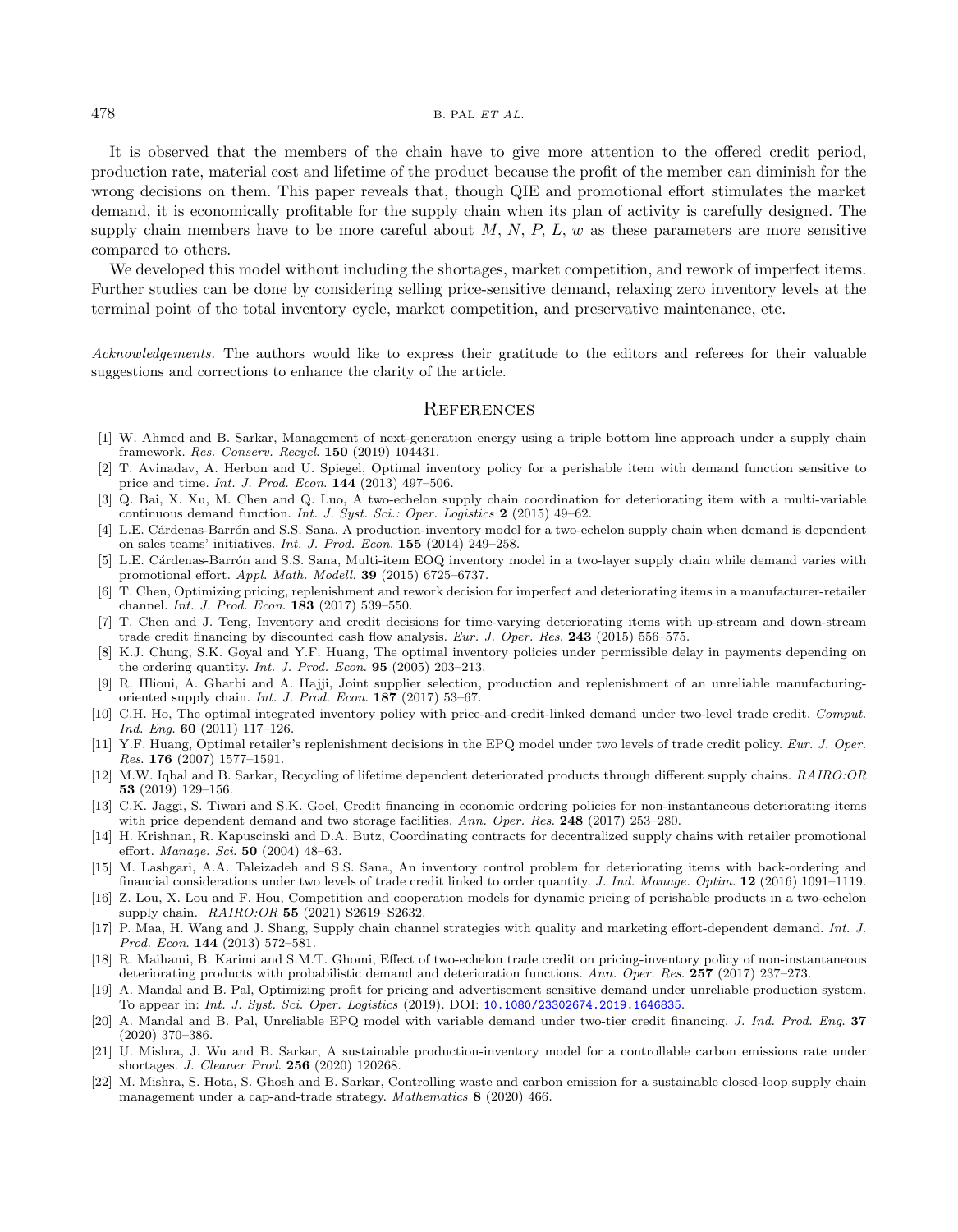- <span id="page-22-25"></span><span id="page-22-24"></span><span id="page-22-21"></span><span id="page-22-20"></span><span id="page-22-18"></span><span id="page-22-15"></span><span id="page-22-7"></span><span id="page-22-6"></span>[23] R. Nandra, A. Majumder and M. Mishra, A multi-retailer sustainable supply chain model with coordination and quality deterioration. RAIRO:OR 55 (2021) S2773–S2794.
- <span id="page-22-8"></span>[24] J. Noh, J. Kim and B. Sarkar, Stochastic joint replenishment problem with quantity discounts and minimum order constraints. Oper. Res. 19 (2019) 151–178.
- <span id="page-22-23"></span>[25] B. Pal, Optimal production model with quality sensitive market demand, partial backlogging and permissible delay in payment. RAIRO:OR 52 (2018) 499–512.
- <span id="page-22-4"></span><span id="page-22-3"></span>[26] B. Pal, S.S. Sana and K.S. Chaudhuri, Three stage trade credit policy in a three-layer supply chain-a production-inventory model. Int. J. Syst. Sci. Oper. Logistics 45 (2014) 1844–1868.
- <span id="page-22-0"></span>[27] B. Pal, S.S. Sana and K.S. Chaudhuri, Joint pricing and ordering policy for two echelon imperfect production inventory model with two cycles. Int. J. Prod. Econ. 155 (2014) 229–238.
- <span id="page-22-28"></span>[28] B. Pal, S.S. Sana and K.S. Chaudhuri, Two-echelon manufacturerretailer supply chain strategies with price, quality, and promotional effort sensitive demand. Int. Trans. Oper. Res. 22 (2015) 1071–1095.
- <span id="page-22-22"></span>[29] B. Pal, S.S. Sana and K.S. Chaudhuri, Coordination contracts for competitive two-echelon supply chain with price and promotional effort sensitive non-linear demand. Int. J. Syst. Sci. Oper. Logistics 2 (2015) 113–124.
- <span id="page-22-29"></span>[30] B. Pal, S.S. Sana and K.S. Chaudhuri, Two-echelon competitive integrated supply chain model with price and credit period dependent demand. Int. J. Syst. Sci. 47 (2016) 995–1007.
- [31] M. Palanivel and R. Uthayakumar, Finite horizon EOQ model for non-instantaneous deteriorating items with price and advertisement dependent demand and partial backlogging under inflation. Int. J. Syst. Sci. 46 (2015) 1762–1773.
- <span id="page-22-26"></span>[32] M.A. Rad, F. Khoshalhan, C.H. Glock, Optimal production and distribution policies for a two-stage supply chain with imperfect items and price and advertisement sensitive demand: a note. Appl. Math. Model. 57 (2018) 625–632.
- <span id="page-22-14"></span>[33] S.S. Sana, An economic production lot Size model in an imperfect production system. Eur. J. Oper. Res. 201 (2010) 158–170.
- <span id="page-22-9"></span>[34] S.S. Sana, An EOQ model for salesmen's initiatives, stock and price sensitive demand of similar products – A dynamical system. Appl. Math. Comput. 218 (2011) 3277–3288.
- <span id="page-22-10"></span>[35] S.S. Sana and K.S. Chaudhuri, A deterministic EOQ model with delays in payments and price-discount offers. Eur. J. Oper. Res. 184 (2008) 509–553.
- [36] B. Sarkar, Supply chain coordination with variable backorder, inspections, and discount policy for fixed lifetime products. Math. Prob. Eng. 2016 (2016) 6318737.
- <span id="page-22-17"></span>[37] B. Sarkar, M. Ullah and J. Kim, Environmental and economic assessment of closed-loop supply chain with remanufacturing and returnable transport items. Comput. Ind. Eng. 111 (2017) 148–163.
- <span id="page-22-2"></span><span id="page-22-1"></span>[38] B. Sarkar, M. Tayyab, N. Kim and M. Habib, Optimal production delivery policies for supplier and manufacturer in a constrained closed-loop supply chain for returnable transport packaging through metaheuristic approach. Comput. Ind. Eng. 135 (2019) 987–1003.
- <span id="page-22-11"></span>[39] B. Sarkar, M. Ullah and J. Kim, A cooperative advertising collaboration policy in supply chain management under uncertain conditions. Appl. Soft Comput. 88 (2020) 105948.
- <span id="page-22-12"></span>[40] S.R. Singh and S. Sharma, A production reliable model for deteriorating products with random demand and inflation. Int. J. Syst. Sci.: Oper. Logistics 4 (2017) 330–338.
- <span id="page-22-5"></span>[41] N.H. Shah and L.E. Cárdenas-Barrón, Retailers decision for ordering and credit policies for deteriorating items when a supplier offers order-linked credit period or cash discount. Appl. Math. Comput. 259 (2015) 569–578.
- <span id="page-22-16"></span>[42] A.A. Taleizadeh, M. Lashgari, R. Akram and J. Heydari, Imperfect economic production quantity model with upstream trade credit periods linked to raw material order quantity and downstream trade credit periods. Appl. Math. Comput. 40 (2016) 8777–8793.
- <span id="page-22-27"></span>[43] J.T. Teng and C.T. Chang, Economic production quantity models for deteriorating items with price- and stock-dependent demand. Comput. Oper. Res. 32 (2005) 297–308.
- <span id="page-22-19"></span>[44] J.T. Teng and C.T. Chang, Optimal manufacturer's replenishment policies in the EPQ model under two-levels of trade credit policy. Eur. J. Oper. Res. 195 (2009) 358–363.
- <span id="page-22-13"></span>[45] A. Thangam and R. Uthayakumar, Two-echelon trade credit financing for perishable items in a supply chain when demand depends on both selling price and credit period. Comput. Ind. Eng. 57 (2009) 773–786.
- [46] S. Tiwari, L.E. Cárdenas-Barrón, A. Khanna and C.K. Jaggi, Impact of trade credit and inflation on retailer's ordering policies for non-instantaneous deteriorating items in a two-warehouse environment. Int. J. Prod. Econ. 176 (2016) 154–169.
- [47] Y. Tsao and V.T. Linh, Supply chain network designs developed for deteriorating items under conditions of trade credit and partial backordering. Networks Spatial Econ. 16 (2016) 933–956.
- [48] Y. Tsao, T. Chen and Q. Zhang, Effects of maintenance policy on an imperfect production system under trade credit. Int. J. Prod. Res. 51 (2013) 1549–1562.
- [49] Y. Tsao, Q. Zhang, H. Fang and P. Lee, Two-tiered pricing and ordering for non-instantaneous deteriorating items under trade credit. Oper. Res. 19 (2019) 833–852.
- [50] M. Ullah and B. Sarkar, Recovery-channel selection in a hybrid manufacturing-remanufacturing production model with RFID and product quality. Int. J. Prod. Econ. 219 (2020) 360–374.
- [51] J. Wu, K. Skouri, J. Teng and L. Ouyang, A note on "optimal replenishment policies for non-instantaneous deteriorating items with price and stock sensitive demand under permissible delay in payment". Int. J. Prod. Econ. 155 (2014) 324-329.
- [52] J. Wu, K. Al-Khateeb, J. Teng and L.E. Cárdenas-Barrón, Inventory models for deteriorating items with maximum lifetime under downstream partial trade credits to credit-risk customers by discounted cash-flow analysis. Int. J. Prod. Econ. 171 (2016) 105–115.